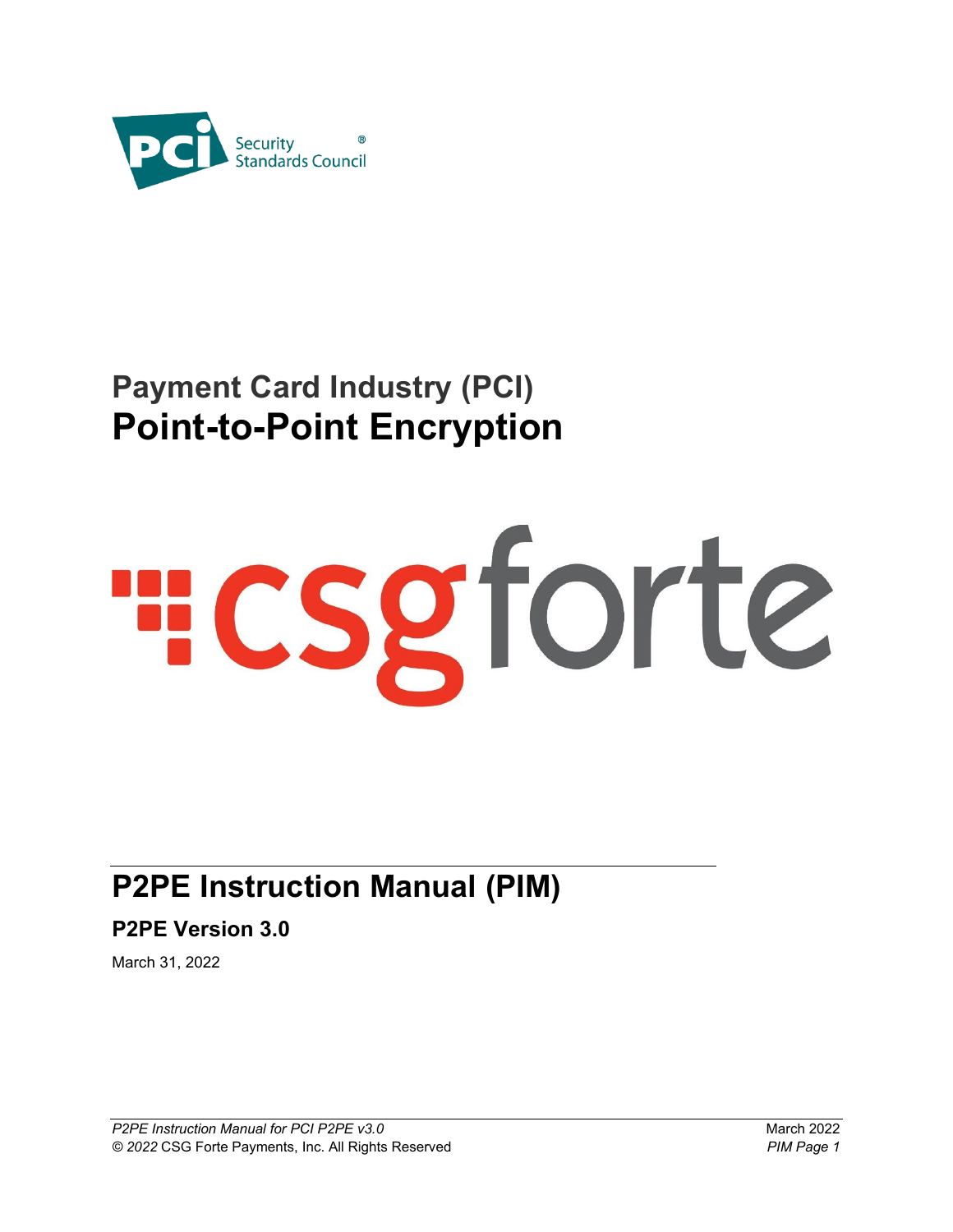

| <b>Version</b> | <b>Release Date</b> | <b>Changes</b>                                                                                                                                                                   |
|----------------|---------------------|----------------------------------------------------------------------------------------------------------------------------------------------------------------------------------|
| 1.00           | 12/8/2021           | Initial document released                                                                                                                                                        |
| 1.01           | 12/17/2021          | Updated CSG Forte logo with higher resolution<br>image.                                                                                                                          |
| 1.02           | 3/31/2022           | Corrected table "3.2 POI Software/Application<br>Details" with No in the "Does Application Have<br>Access to Clear-text Account Data (Y/N)" column for<br>the Forte Application. |
| 1.03           | 3/31/2022           | Added this table to the PIM.                                                                                                                                                     |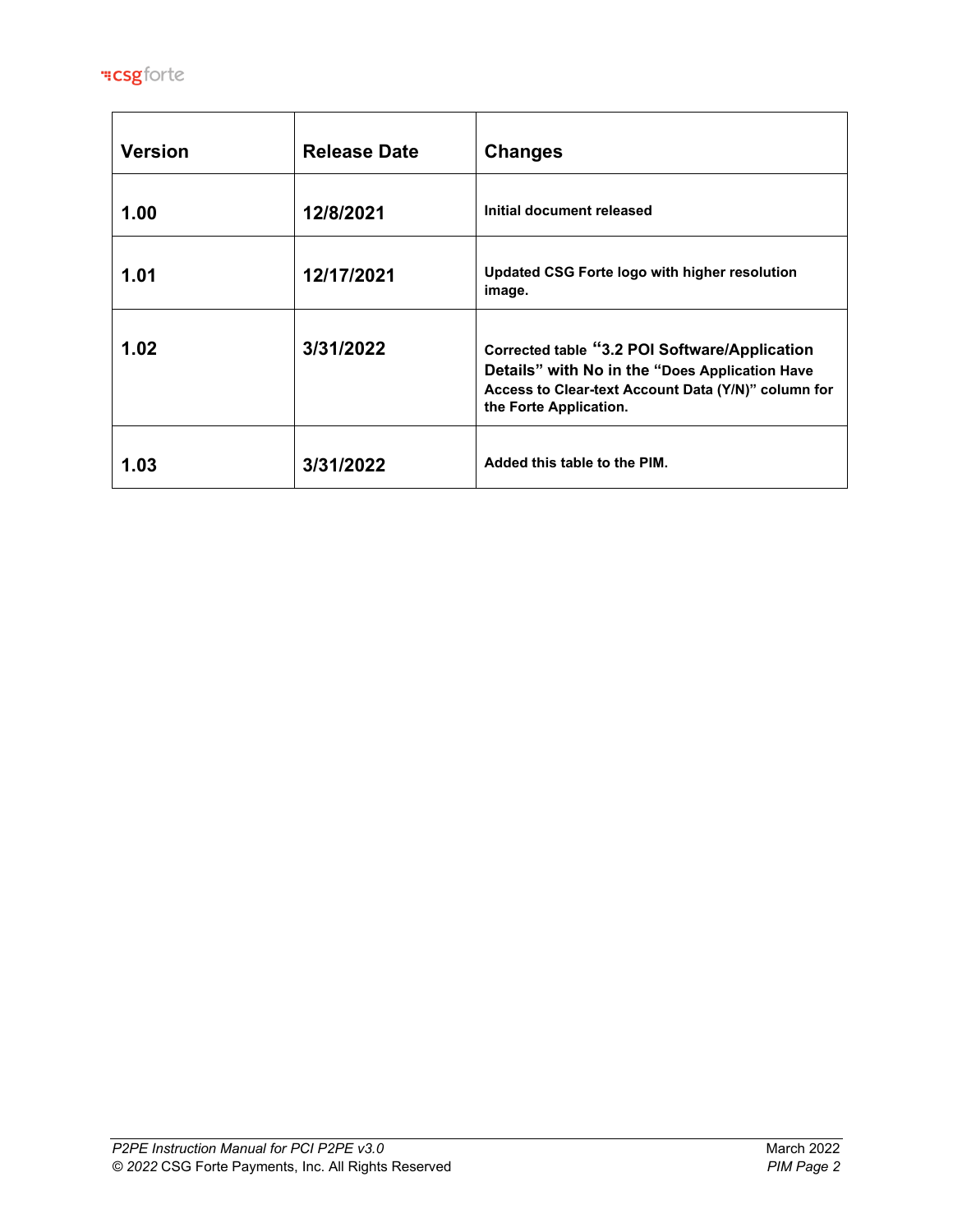# **1. P2PE Solution Information and Solution Provider Contact Details**

| 1.1 P2PE Solution Information                     |                                                  |  |  |
|---------------------------------------------------|--------------------------------------------------|--|--|
| ∣ Solution name:                                  | <b>Forte Protect</b>                             |  |  |
| Solution reference number per PCI SSC<br>website: | <filled after="" p2pe="" validation=""></filled> |  |  |

| <b>1.2 Solution Provider Contact Information</b> |                                |  |  |
|--------------------------------------------------|--------------------------------|--|--|
| Company name:                                    | CSG Forte Payments, Inc.       |  |  |
| Company address:                                 | 500 W Bethany Drive, Suite 200 |  |  |
|                                                  | Allen, TX 75013                |  |  |
| Company URL:                                     | www.forte.net                  |  |  |
| Contact name:                                    | Praveen Balireddy              |  |  |
| Contact phone number:                            | +14693936593                   |  |  |
| Contact e-mail address:                          | customerservice@forte.net      |  |  |

# *P2PE and PCI DSS*

Merchants using this P2PE solution may be required to validate PCI DSS compliance and should be aware of their applicable PCI DSS requirements. Merchants should contact their acquirer or payment brands to determine their PCI DSS validation requirements.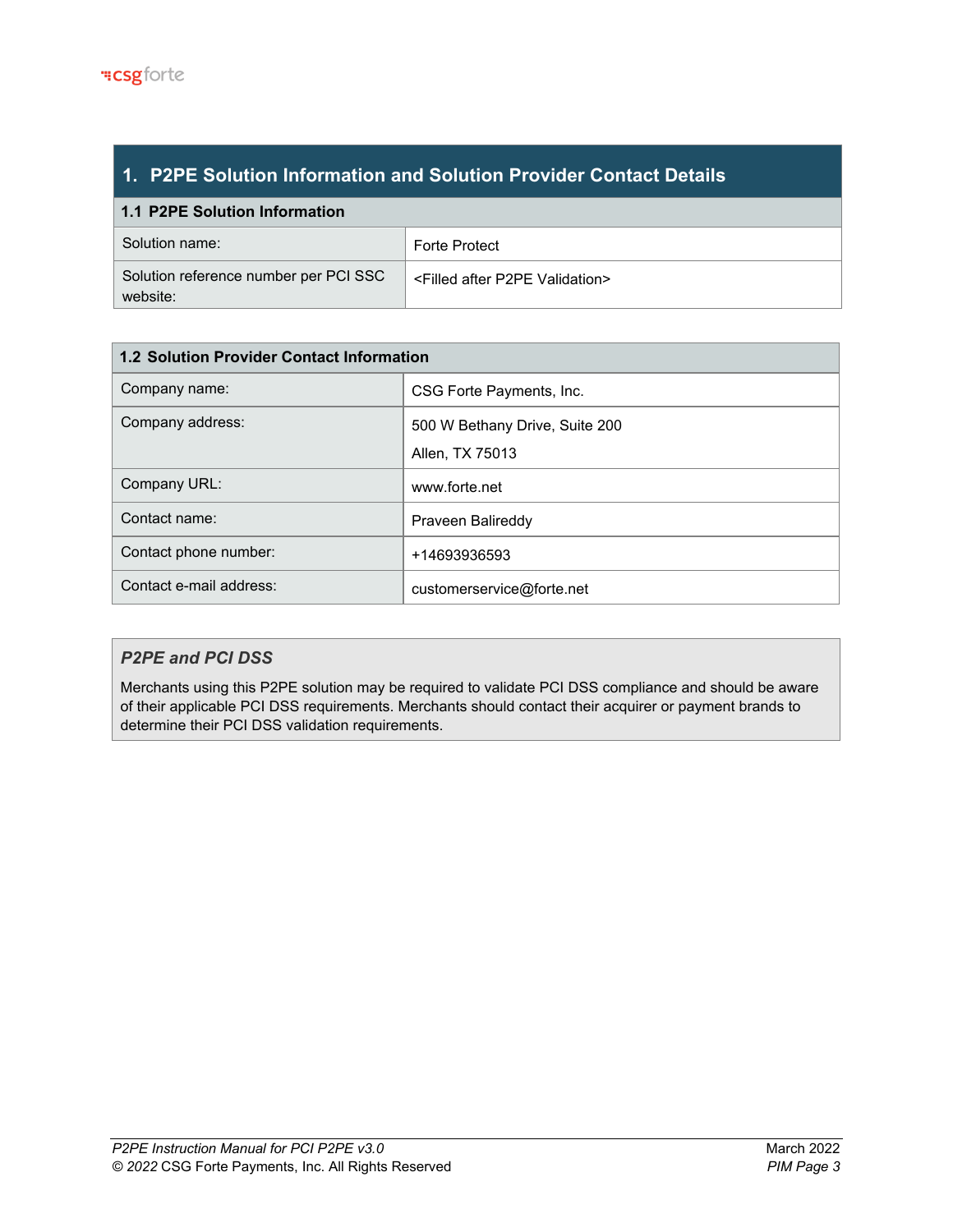# **2. Confirm Devices were not tampered with and confirm the identity of any third-party personnel**

### **2.1 Instructions for ensuring POI devices originate from trusted sites/locations only.**

# **Validating device shipments from CSG Forte to the merchant**

The CSG Forte P2PE solution helps to manage and validate all POI device shipments from Forte's key injection facilities (KIF) to the merchant's location.

Device orders for merchants are initiated with a Forte Payment Systems representative who then works to fulfill the order utilizing CDE and Bluefin.

Utilizing the Bluefin P2PE Manager, the Forte employee sets up the merchant profile in the system, the individual merchant user accounts, and then creates the merchant locations that are eligible for devices. Each location profile contains an address, contact information, and a recipient's name. All shipments from the KIF to that location will be addressed to the recipient listed in the location profile.

Before leaving the KIF, the POI device is placed in a tamper evident bag, and then sealed with a serialized tamper sticker. The KIF then records the serial number from the tamper bag, and the serial number of the device into P2PE Manager.

When the POI devices arrive at the customer location, the employee listed as the contact for the location logs into the Bluefin P2PE Manager and confirms receipt of the device. The merchant employee manually keys (or scans) in the serial number of the device, and the serial number from the tamper seal into the Bluefin P2PE Manager. If the Bluefin P2PE Manager confirms that the two serial numbers both match the injection and shipment records recorded by the KIF, then the device is eligible for use.

If the serial number of the device or the serial number on the tamper bag do not match, the device is programmatically barred from use. Without the validation of both authenticating serial numbers, a device cannot be put into use.

If a merchant receives a device that they are unable to activate with the serial number on the device and the serial number on the bag, CSG Forte should be contacted via the contact information found in Section 1.2 of this document to report the issue. Devices should be held on to by the merchant until further instructions are provided by CSG Forte.

## **2.2 Instructions for confirming POI device and packaging were not tampered with, and for establishing secure, confirmed communications with the solution provider.**

Once a merchant receives confirmation that the order for their units has been submitted, within a few business days (once the order is prepared for shipment) the merchant will be able to log into the Bluefin P2PE Manager and review the status of their pending shipment. The merchant can review the serial numbers of the devices contained in the shipment and confirm the carrier and tracking number for the shipment, the destination location information, as well as the merchant representative to whom the order is being shipped to.

When the responsible party at the merchant location takes possession of the shipment of POI devices, they must log the confirmation of the receipt of those devices into Bluefin's P2PE Manager.

Immediately upon receipt, the merchant should inspect the shipment box for major damage such as tears, or holes and they must visually inspect that the packaging has not been re-taped or resealed.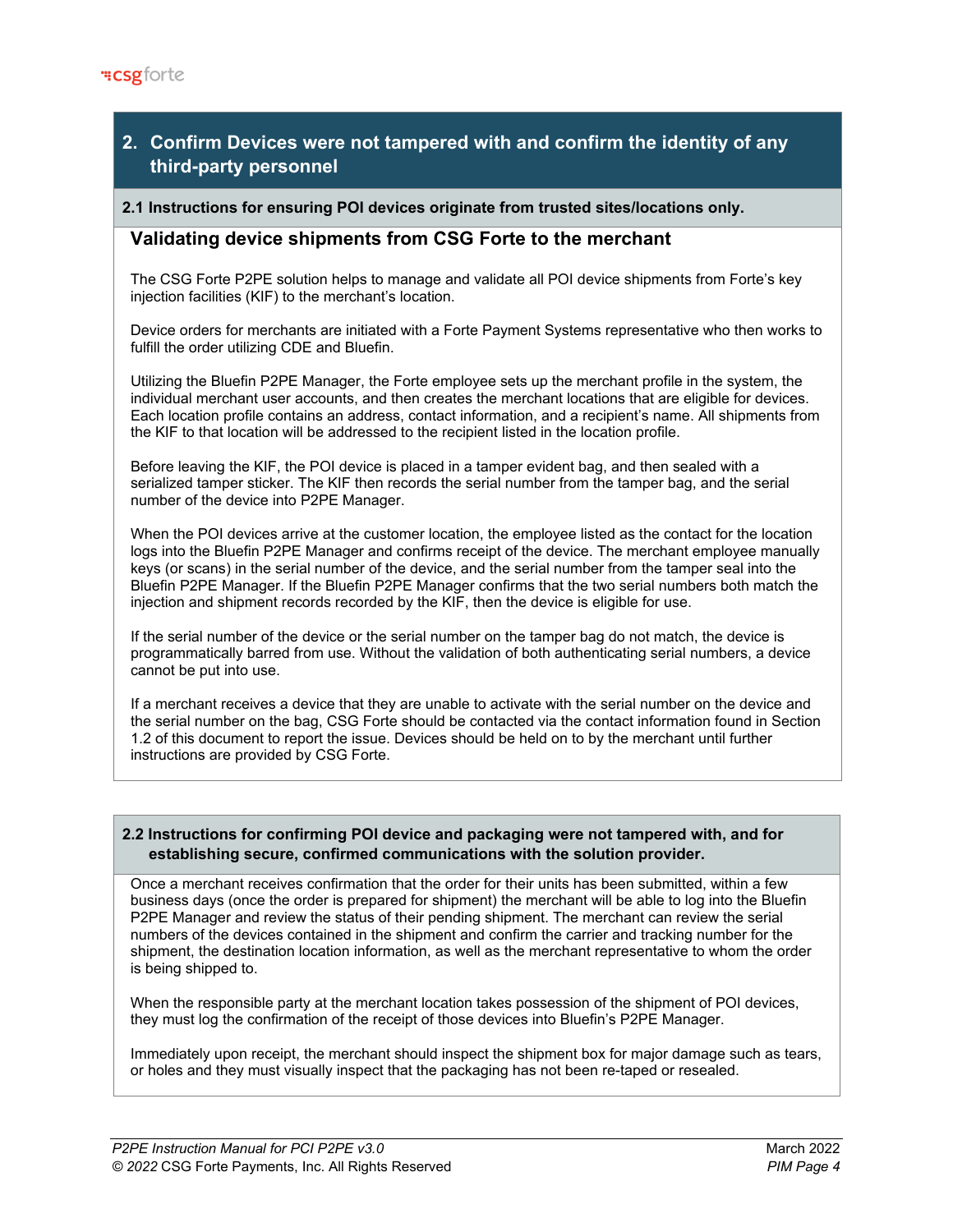The merchant representative should also visually inspect the contents of the shipment box which should contain the expected number of cardboard boxes which contain an outer sticker that indicates the serial number of each POI device.

# **The POI device should be contained within two packaging elements.**

The outer element is a tamper-evident bag. This bag will be sealed with serialized sticker/tape. This sticker is a tamper-evident sticker.

If the sticker/tape has not been tampered with, it should look like Figure 1. Minor evidence of potential tampering with the sticker (rumpling or minor stretching) may occur while the box is in transit.



**Figure 1:** POI Device in tamper evident bag with a tamper evident sticker on it

If the sticker/tape has been removed or tampered with, the sticker may look like **Figure 2.**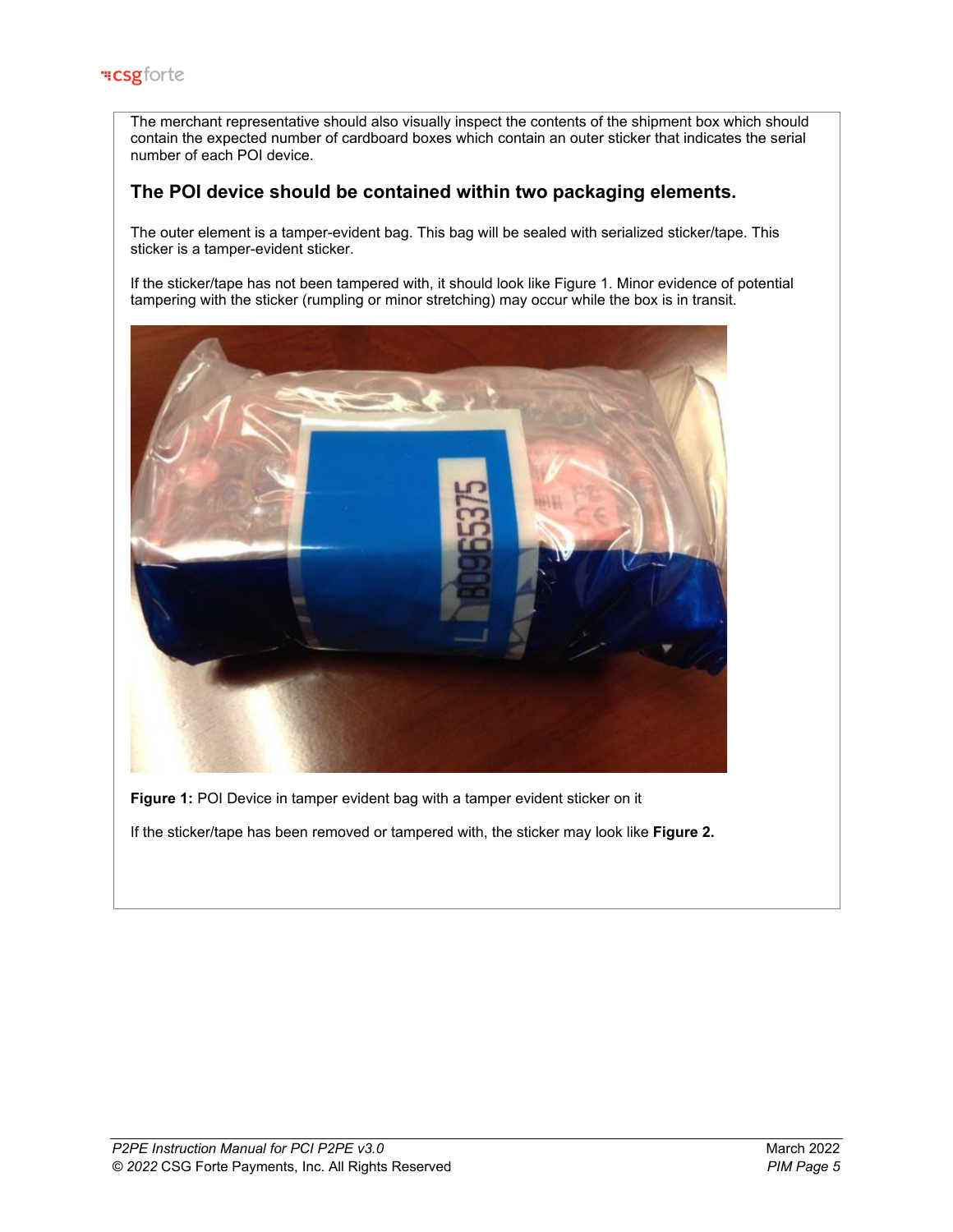

## **Figure 2: Potentially Tampered Device**

If you see a sticker on the tamper-evident bag near this level of evidence, you should consider the device as having been tampered with.

# **Confirming receipt of your shipment and preparing the device for activation**

After receipt of the shipment, the merchant is required to confirm their shipment order in the P2PE Manager by navigating to the receipt of shipment screen. Once on this screen, the merchant representative will be required to attest to the receipt of each POI device. Proper attestation requires confirming the serial number of the device (found on a sticker on the cardboard packaging of the device box, and on a sticker on the device itself) and then opening the cardboard box and verifying the serial number from the tamper-evident bag.

Specific steps for activating a device within P2PE Manager can be found in your Bluefin P2PE Manager User Guide or via the following video link:<https://vimeo.com/182772442/30b87f999e>

# **Please note that the tamper-evident bag SHOULD NOT BE OPENED UNTIL THE DEVICE IS IN THE FIELD LOCATION WHERE IT WILL BE DEPLOYED**.

This is important to preserve the tracking, device activation and chain of custody. Additionally, the merchant should keep the cardboard box that the device was shipped in as it will be the primary way in which a merchant can identify the serial number of the device without having to remove the device from the tamper-evident bag.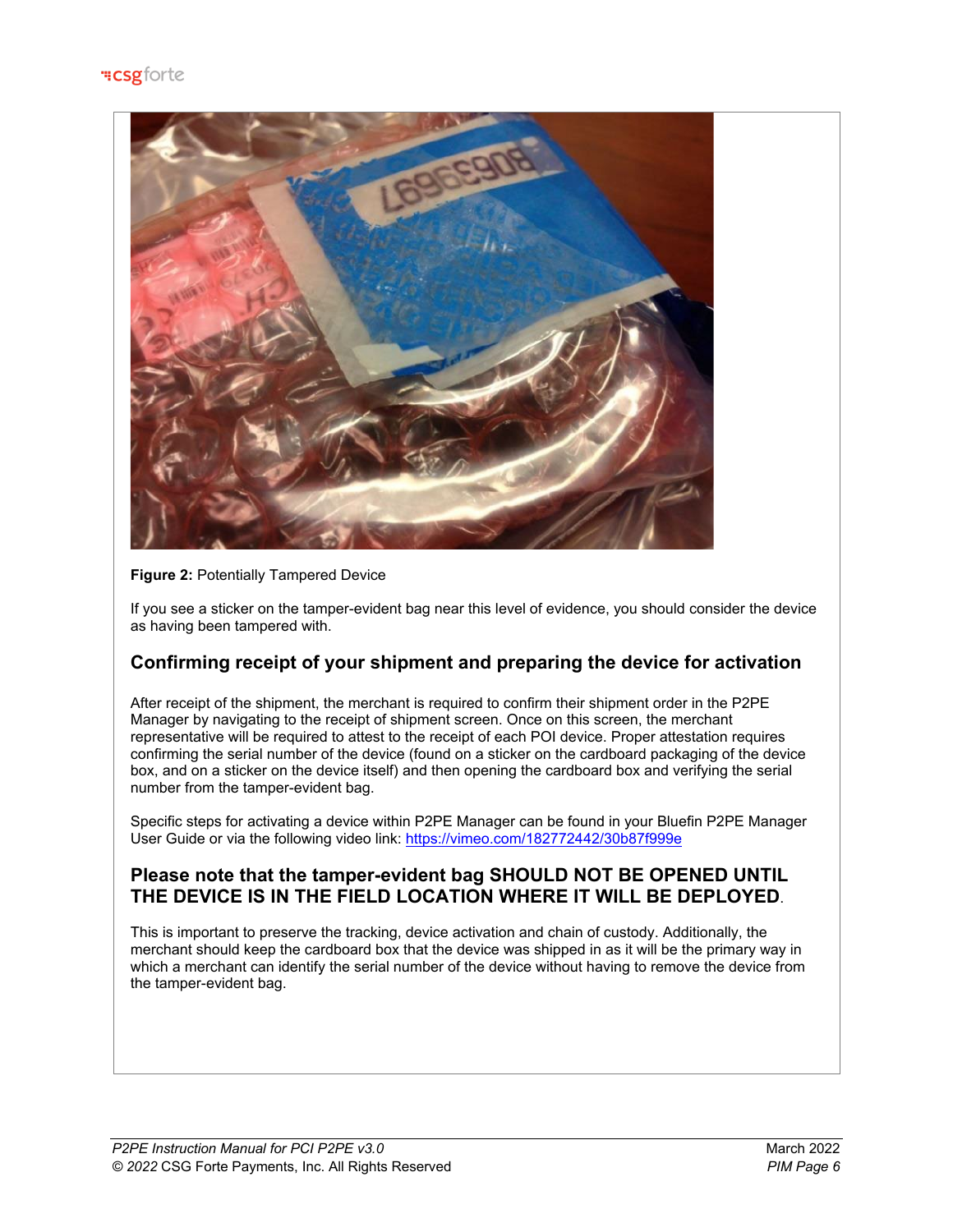*Physically secure POI devices in your possession, including devices:*

- Awaiting deployment
- Undergoing repair or otherwise not in use
- Waiting transport between sites/locations

# **2.3 Instructions to confirm the business need for, and identities of, any third-party personnel claiming to be support or repair personnel, prior to granting those personnel access to POI devices.**

Access to POI devices by third-party personnel for repair and/or maintenance must be monitored. This monitoring is required to ensure that there is no unauthorized access to the device that could result in tampering, theft, or substitution of the device. To ensure proper third-party access monitoring, you should have a policy in place that requires the following steps:

- 1) Maintenance or repair of the device must be pre-arranged with date and timeframe of thirdparty personnel defined. Unexpected visits for repair or maintenance must be verified. If they cannot be verified, access to the device must be denied.
- 2) Prior to granting access to a device, personnel must be identified and authorized to access the device.
- 3) Third-party personnel access must be recorded and include personnel name, company, time of access, and purpose of access. Log must be maintained for no less than one year.
- 4) Personnel must be escorted and always observed.
- 5) Personnel may not remove or replace a device without prior authorization. If authorized, new devices must be properly inspected and inventoried.

# **Logging activity**

The merchant should keep a log of any onsite visits by a Forte representative or one of its contracting representatives. The log should contain the name of the representative who visits, their contact phone number, contact email address, their company name, the date of their visit, the time they arrived, the time they departed, and the purpose of their visit. These logs should be saved for a period of up to one year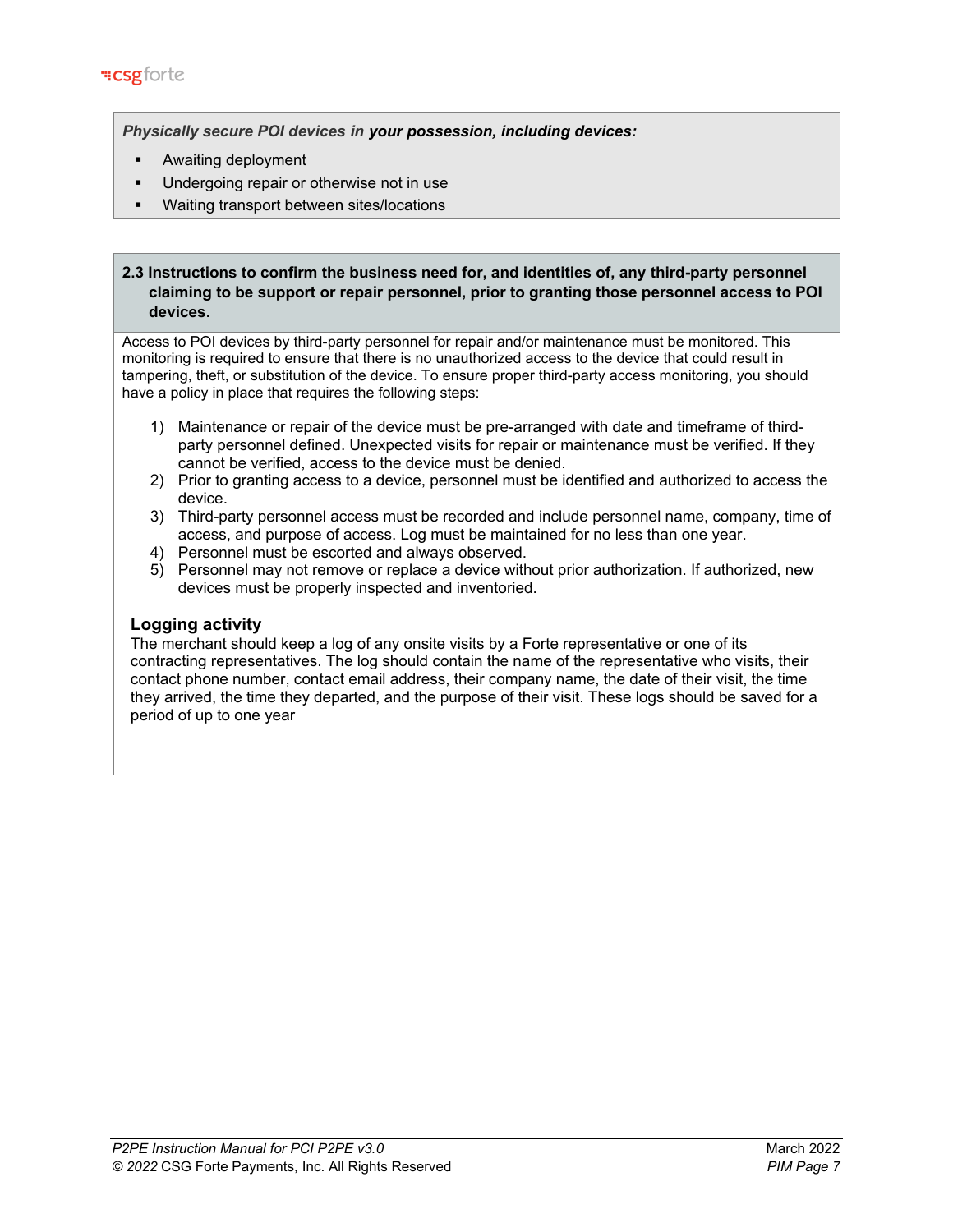# **3. Approved POI Devices, Applications/Software, and the Merchant Inventory**

# **3.1 POI Device Details**

The following information lists the details of the PCI-approved POI devices approved for use in this P2PE solution.

All POI device information can be verified by visiting:

*[https://www.pcisecuritystandards.org/approved\\_companies\\_providers/approved\\_pin\\_transaction\\_security.php](https://www.pcisecuritystandards.org/approved_companies_providers/approved_pin_transaction_security.php)* See also Section 9.2, "Instructions for how to confirm hardware, firmware, and application versions on POI devices."

| <b>PCI PTS</b><br>approval $#$ : | POI device vendor: | POI device model<br>name and number: | Hardware version $#(s)$ :                                     | Firmware<br>version $#(s)$ :                                                                                                                                                                                                                                |
|----------------------------------|--------------------|--------------------------------------|---------------------------------------------------------------|-------------------------------------------------------------------------------------------------------------------------------------------------------------------------------------------------------------------------------------------------------------|
| 4-30306                          | Verifone, Inc      | V400c Plus                           | H425-07-33-xxx-xx-B0,<br>H425-07-33-xxx-xx-B1<br>(V400c Plus) | VAULT: 7.x.x,<br>AppM: 11.x.x,<br>VFSRED:<br>7.x.x, VFOP:<br>1.x.x, VAULT:<br>8.x.x, AppM:<br>12.x.x,<br>VFSRED:<br>9.x.x, VAULT:<br>10.x.x, AppM:<br>14.x.x,<br>VFSRED:<br>11.x.x, VFOP:<br>2.x.x, VAULT:<br>11.x.x, AppM:<br>15.x.x,<br>VFSRED:<br>12.x.x |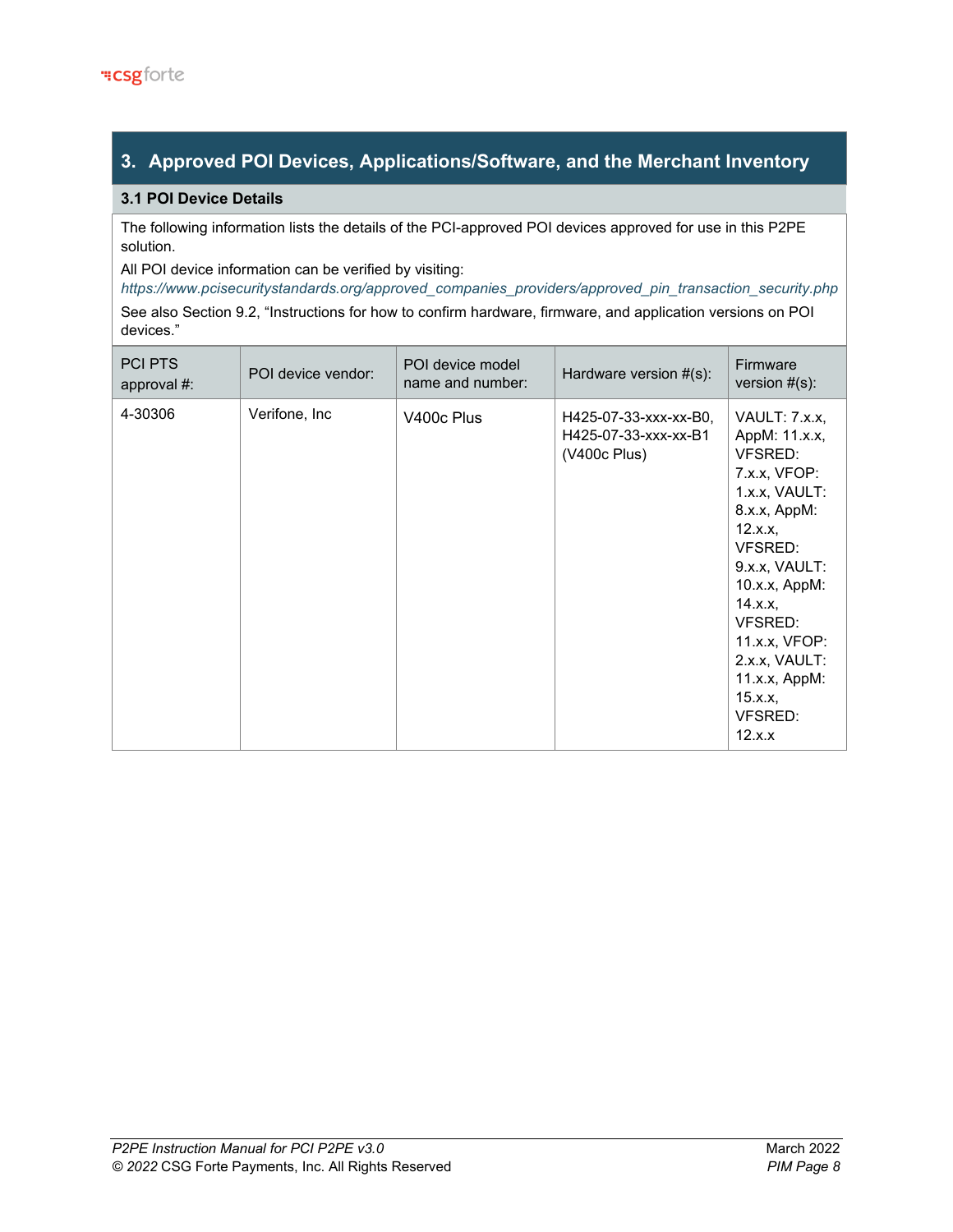# **3.2 POI Software/Application Details**

The following information lists the details of all software/applications (both P2PE applications and P2PE non-payment software) on POI devices used in this P2PE solution.

*All applications with access to clear-text account data must be reviewed according to Domain 2 and are included in the P2PE solution listing. These applications may also be optionally included in the PCI P2PE list of Validated P2PE Applications list at vendor or solution provider discretion.*

| <b>Application</b><br>Vendor, Name,<br>and Version # | <b>POI Device</b><br>Vendor | <b>POI Device</b><br><b>Model Name(s)</b><br>and Number: | <b>POI Device</b><br>Hardware &<br><b>Firmware</b><br>Version #                                                                                                                                                                                                                               | <b>Is Application</b><br><b>PCI Listed?</b><br>(Y/N) | <b>Does Application</b><br><b>Have Access to</b><br><b>Clear-text</b><br><b>Account Data</b><br>(Y/N) |
|------------------------------------------------------|-----------------------------|----------------------------------------------------------|-----------------------------------------------------------------------------------------------------------------------------------------------------------------------------------------------------------------------------------------------------------------------------------------------|------------------------------------------------------|-------------------------------------------------------------------------------------------------------|
| Verifone,<br>XPI,<br>20.04.00.00-<br>354             | Verifone,<br>Inc            | V400c Plus                                               | Hardware:<br>V400c Plus:<br>H425-07-33-xxx-<br>xx-B0, H425-07-<br>33-xxx-xx-B1                                                                                                                                                                                                                | <b>YES</b>                                           | <b>YES</b>                                                                                            |
| Verifone,<br><b>VHQ</b><br>3.2.3                     | Verifone,<br>Inc            | V400c Plus                                               |                                                                                                                                                                                                                                                                                               | <b>NO</b>                                            | <b>NO</b>                                                                                             |
| Forte,<br>Forte<br>Application,<br>103F              | Verifone,<br>Inc            | V400c Plus                                               |                                                                                                                                                                                                                                                                                               | <b>NO</b>                                            | <b>NO</b>                                                                                             |
| Verifone,<br>ADK,<br>4.7.8.1                         | Verifone,<br>Inc            | V400c Plus                                               | Firmware:<br>VAULT: 7.x.x,<br>AppM: 11.x.x,<br><b>VFSRED:</b><br>7.x.x, VFOP:<br>1.x.x, VAULT:<br>8.x.x, AppM:<br>12.x.x,<br><b>VFSRED:</b><br>9.x.x, VAULT:<br>10.x.x, AppM:<br>14.x.x,<br><b>VFSRED:</b><br>11.x.x, VFOP:<br>2.x.x, VAULT:<br>11.x.x, AppM:<br>15.x.x,<br>VFSRED:<br>12.x.x | <b>YES</b>                                           | <b>YES</b>                                                                                            |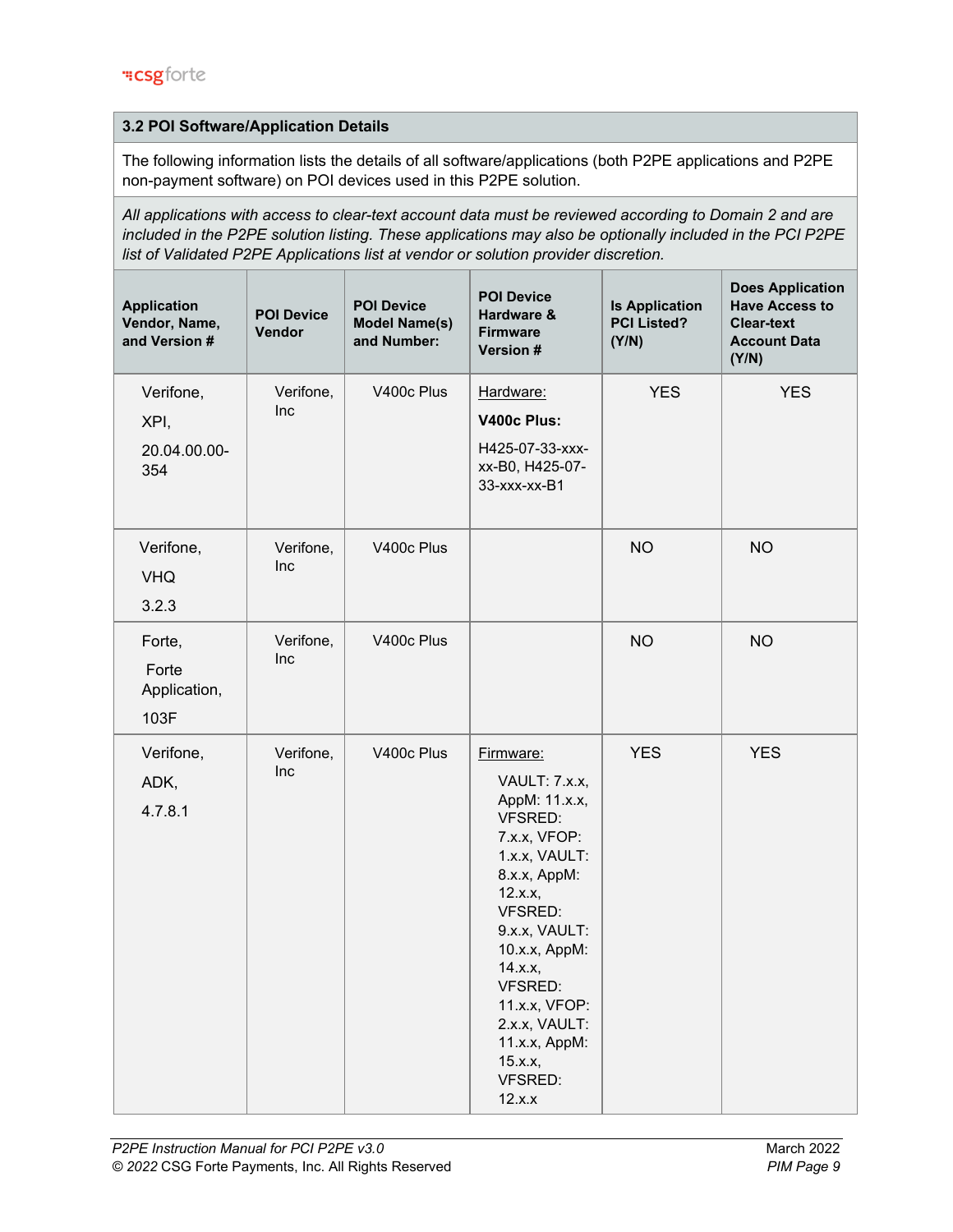## **3.3 POI Inventory & Monitoring**

- All POI devices must be documented via inventory control and monitoring procedures, including device status (deployed, awaiting deployment, undergoing repair or otherwise not in use, or in transit).
- **This inventory must be performed annually, at a minimum.**
- Any variances in inventory, including missing or substituted POI devices, must be reported to CSG Forte Payments via the contact information in Section 1.2 above.
- Sample inventory table below is for illustrative purposes only. The actual inventory should be captured and maintained by the merchant in an external document.

All devices that are issued to a merchant are tracked by CSG Forte within the Bluefin P2PE Manager®.

Merchants can review an inventory of all devices that have been in their possession. This includes units that have been temporarily removed from service, awaiting deployment, actively processing, or devices that are retired and no longer eligible to run transactions. Merchants can update devices on their own in real time to ensure that when annual inventories are performed, all records are up to date.

Specific operational instructions on how to perform an inventory are provided below.

# **Inventory Reporting**

## **Bluefin P2PE Manager**

The Bluefin P2PE Manager can be accessed at the following link:<https://bluefin.p2pemanager.com/>

### **Inventory Report**

To generate a report of all POI devices, please go to the REPORTS link in the top global navigation bar. From there you can select the date range for your device inventory report.

By selecting ALL POIs, ALL CUSTODIANS, and ALL LOCATIONS, any POI devices in the custody of the merchant during the time frame selected will be displayed.

Those results can then be exported by hitting either the CSV or PDF button. When viewing the report, you can reference this glossary to understand the different columns of information that are provided.

• POI MODEL: This is the manufacturer name for the device.

• POI SERIAL NUMBER: This is the unique serial number for the device. This should match the serial number sticker on the device. It should also match the serial number on the box that the device was shipped in originally.

- LOCATION: This is the last confirmed location of the device.
- ADDRESS: This is the address detail that matches the LOCATION name.
- CITY: This is the city that matches the LOCATION name.
- STATE/PROVIENCE: This is the state or province that matches the LOCATION name.
- POSTAL CODE: This is the zip code that matches the LOCATION name.
- COUNTRY: This is the country that matches the LOCATION name.

• CUSTODIAN: This is the individual person who is associated as the primary person responsible for the receipt and stewardship of the device for the LOCATION.

• STATUS: This is the current operational STATUS of the device.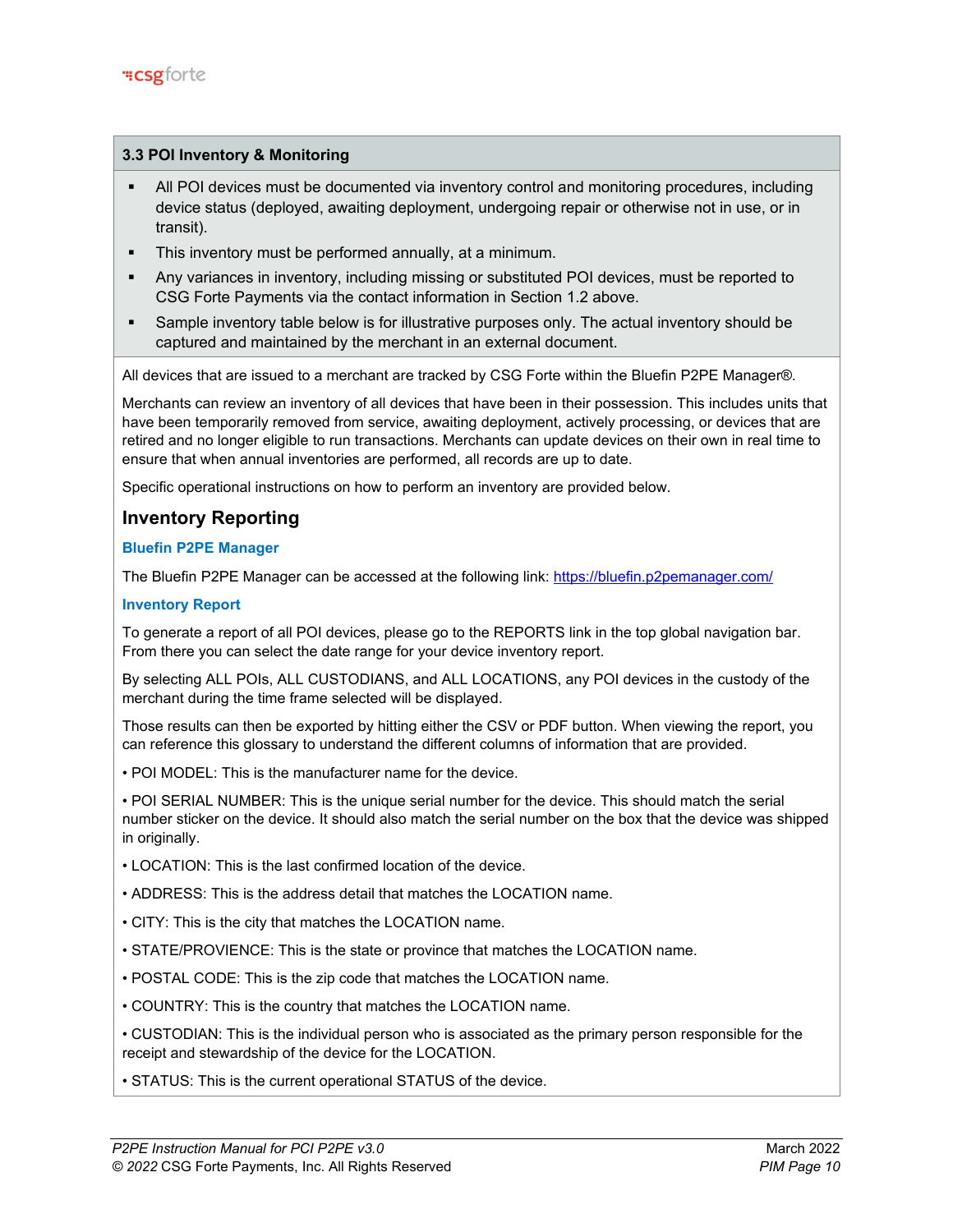### **State Changes**

Before creating an annual inventory report, or at any other time, the merchant can update the state of their device to reflect its current condition.

This can be done by going to the DEVICES link in the top global navigation bar. From there the merchant can click on a specific device and click the EDIT link. This will provide the ability to view and potentially change the device state.

Merchants can change devices to the following temporary states that leave the device unable to process transactions:

- $\triangleright$  Damaged
- $\triangleright$  Malfunctioning
- > Lost
- $\triangleright$  In Repair
- $\triangleright$  Stored

Merchant can change devices to the following permanent states that leave the device unable to process transactions:

- > Retired
- Destroyed
- > Tampered

*\*Please note if this state is accidently selected there may be remediation options available by contacting the Forte P2PE contact found in Section 1.2 of this document.* 

Additionally, as a safeguard, devices that exhibit TAMPERED behaviours such as passing credit card data in the clear or repeatedly failed decryptions will be automatically disabled and marked as TAMPERED. In such events, a Forte representative will follow up from those automated events to coordinate an inspection/review of the device with the merchant.

Additional device states that may be displayed but are not eligible to be modified by the merchant are:

- $\triangleright$  Quarantined (by KIF)
- $\triangleright$  DOA (by KIF)
- $\triangleright$  Injected
- $\triangleright$  Authorizing

# **Dealing with missing devices**

The P2PE Manager is a reporting tool and reviewing devices in the field is still needed to validate against missing devices. If a device has been lost or stolen, the merchant should log into the P2PE Manager, find the serial number of the device that can't be inventoried, and change the state of the device to LOST. This will ensure that the device won't be able to process P2PE transactions in Forte's P2PE environment. After the device state has been changed, contact CSGForte via the contact information in Section 1.2 to report the device as missing. At the merchant's discretion, a replacement device can be ordered.

If a missing device is found, the merchant should conduct a full visual inspection. If the device appears to be untampered, the merchant at their own discretion can choose to activate the device again. If the merchant is unable to ascertain the integrity of the device, at the merchant's own discretion they may choose to order a replacement device and have the now found device sent to Forte for destruction.

All device destructions will include formal attestation for the destruction of the device.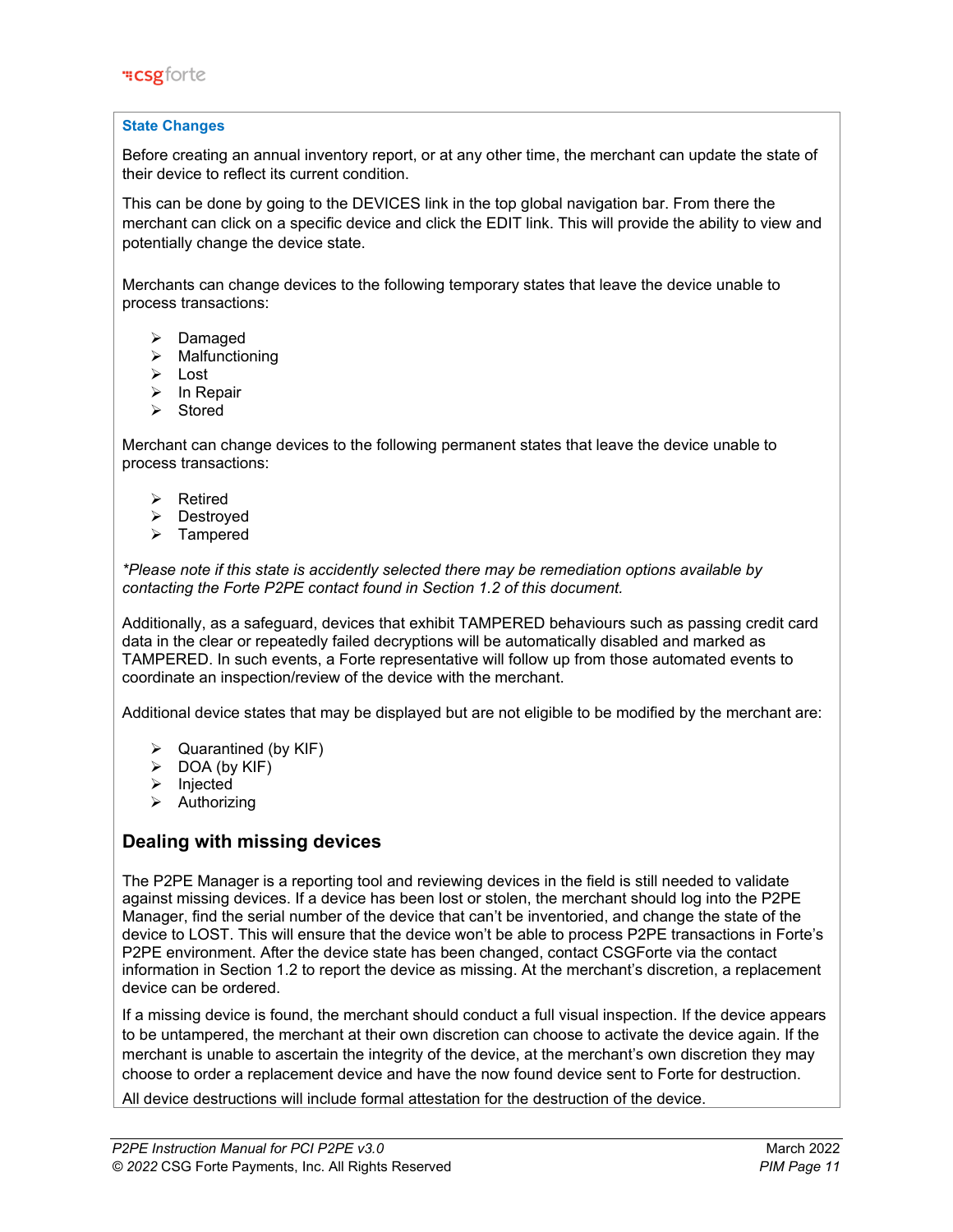# **Dealing with substituted devices**

The P2PE Manager is a reporting tool and reviewing devices in the field is still needed to validate against substituted devices. Substituted devices may be found when the merchant completes their annual attestation, or during periodic inspection.

A substituted device may appear to be identical to the merchant's equipment, which is why it's important to follow the inspection guidance in Section 6.1. If the merchant believes that there may be a device substitution, the merchant should immediately discontinue use of the device. Most likely a substituted device will not match the printed serial number of the device.

If a device has been substituted, and the merchant believes the substituted device has a forged serial number that matches the serial number that should be in the P2PE Manager, the merchant should log into the P2PE Manager, find the serial number of the device, and change the state of the device to TAMPERED.

If the suspected substituted device has replaced the merchant's working device, then the working device that was stolen in the swap will not be able to process P2PE transactions in Forte's P2PE solution. If the substituted device turns out to be a modified and/or tampered version of the actual device owned by the merchant, then this will ensure that the device will not be able to process P2PE transactions in Forte's P2PE solution. If a device is marked to TAMPERED, a Forte representative will contact the merchant, but the merchant may still initiate the contact via the contact information found in Section 1.2.

Substituted devices should never be returned to service. At the discretion of the merchant, the device should either be sent to Forte to coordinate a validated destruction of the device, or the device can be sent to a PCI forensic auditor for inspection. For either destruction or PCI forensic inspection, please coordinate via the contact information found in Section 1.2. In either shipping scenario, the devices should be shipped in accordance with the guidance in Section 5.1.

| <b>Device Vendor</b> | <b>Device Model</b><br>Name(s) and<br><b>Number</b> | <b>Device Location</b> | <b>Device</b><br><b>Status</b> | Serial Number or<br><b>Other Unique</b><br><b>Identifier</b> | Date of<br><b>Inventory</b> |
|----------------------|-----------------------------------------------------|------------------------|--------------------------------|--------------------------------------------------------------|-----------------------------|
|                      |                                                     |                        |                                |                                                              |                             |
|                      |                                                     |                        |                                |                                                              |                             |

# **Sample Inventory Table**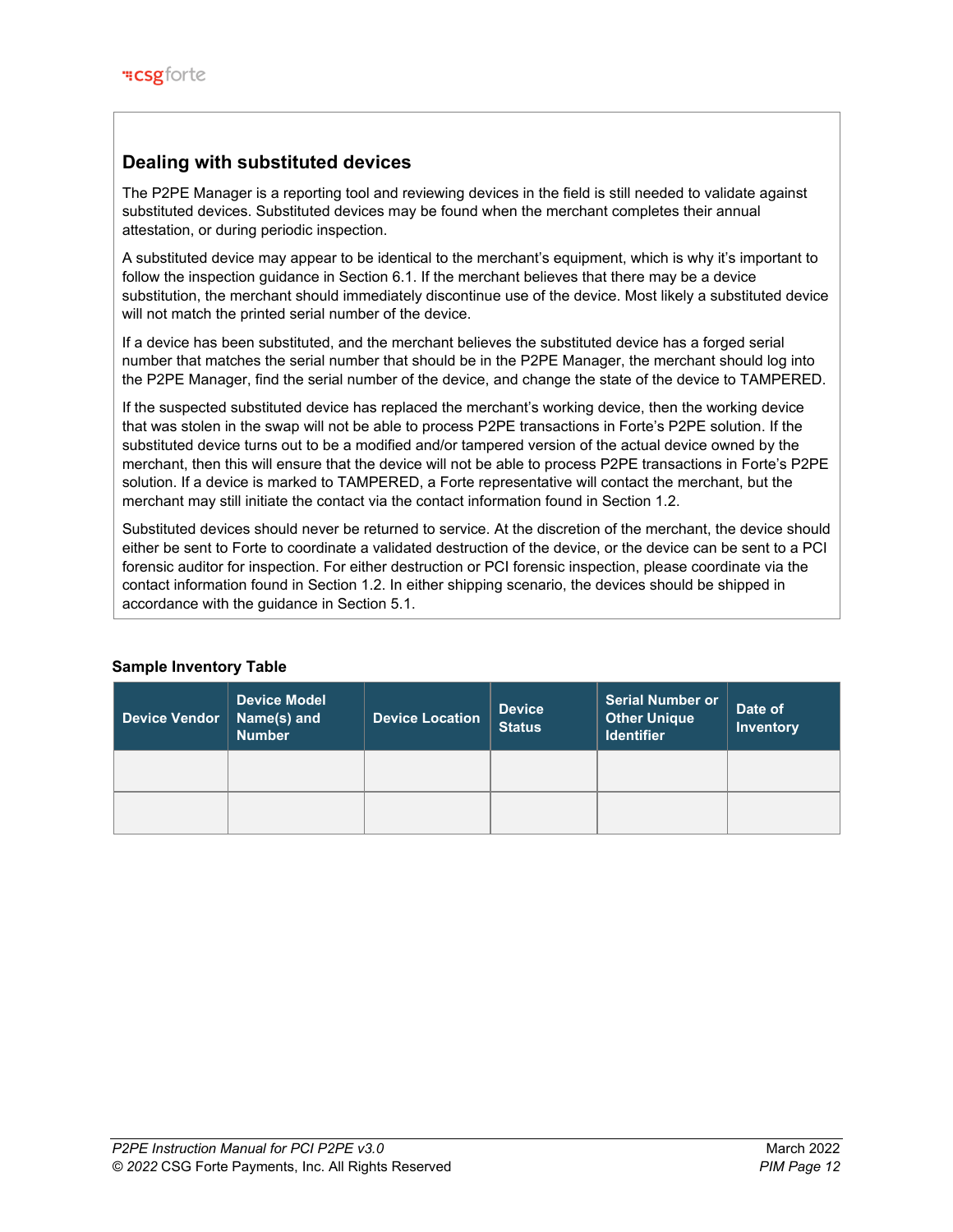# **4. POI Device Installation Instructions**

# *Do not connect non-approved cardholder data capture devices.*

The P2PE solution is approved to include specific PCI-approved POI devices. Only these devices denoted above in Table 3.1 are allowed for cardholder data capture.

If a merchant's PCI-approved POI device is connected to a data capture mechanism that is not PCI approved, (for example, if a PCI-approved SCR was connected to a keypad that was not PCI-approved):

- The use of such mechanisms to collect PCI payment-card data could mean that more PCI DSS requirements are now applicable for the merchant.
- ۰

### *Do not change or attempt to change device configurations or settings.*

**Changing device configurations or settings may invalidate the PCI-approved P2PE solution in its entirety.** Examples include, but are not limited to:

- Enabling any device interfaces or data-capture mechanisms that were disabled on the P2PE solution POI device.
- Altering security configurations or authentication controls on the POI device.
- Physically opening the POI device.
- Attempting to install unauthorized applications onto the POI device.

## **4.1 Installation and connection instructions**

Please make sure that device receiving instructions in Section 5 were properly followed before installing a device. Devices that do not follow the tamper inspection, logging and activation process detailed in Section 5 will not work properly when deployed in the field.

Specific steps for activating a device within P2PE Manager can be found in your Bluefin P2PE Manager User Guide or via the following video link:<https://vimeo.com/182772442/30b87f999e>

### *Device Configurations*

Devices come preconfigured to specific hardened security guidelines that meet P2PE governance requirements. These configuration parameters are digitally signed to confirm authenticity and ensure that security risks are minimized. As part of the secure terminal configuration, SRED (secure reading and exchange of data) is enabled and enforced for all payment card capture mechanisms prior to being serviced at the secure key injection facility and before deployment to the merchant and may not be disabled at any time.

Before you can start testing with the V400C Plus, ensure you've completed the following steps:

**NOTE**: All accessories except for the Ethernet cable should be ordered from Forte's Equipment page.

The following image displays the ports for each cable and connector.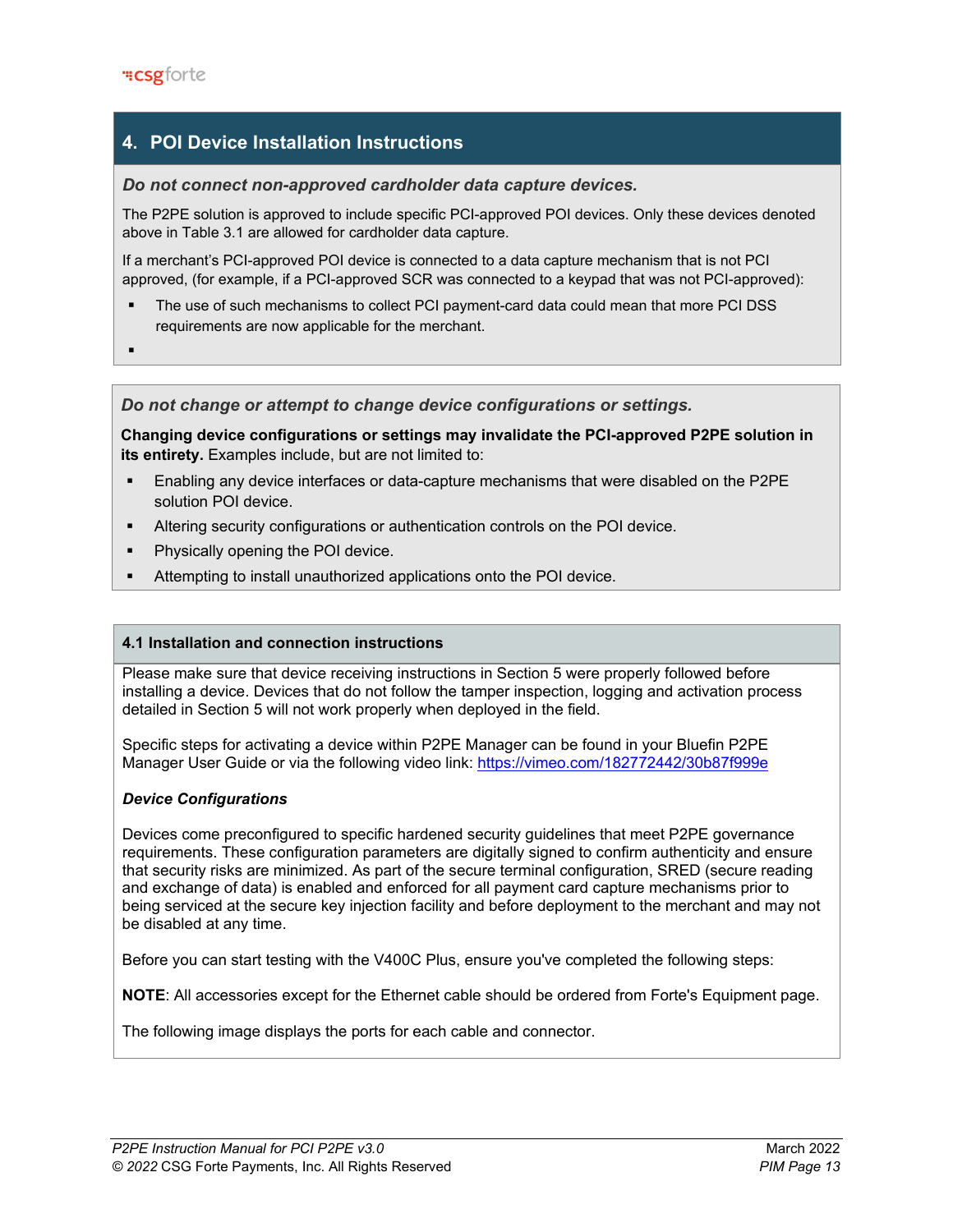

# **Connect to the Internet**

The V400C Plus can connect to the internet via the following methods.

# **Ethernet Cable**

- 1. Plug in the terminal's power cable.
- 2. Plug in the Ethernet cable to the Ethernet port on the device. NOTE: Do not use a phone cord.
- 3. Press 1-5-9 at the same time.
- 4. Select Control Panel > Sysmode.
- 5. Select the Supervisor option.
- 6. Enter the 7-digit password and hit the green O key. NOTE: Please reach out to our integration team at EquipmentQuestions@forte.net or 866-290-5400 (select option 5 for the Tech Support Queue then option 4 for the Equipment Queue) if you require assistance with the password.
- 7. Select Administration and from the next set of options, select Communications.
- 8. From the next set of options, select Communications.
- 9. Select Ethernet > eth0.
- 10. Switch between DHCP or Static using the Mode option, if required. NOTE: In Static mode, while entering IP addresses, use the # key to enter dots in the IP.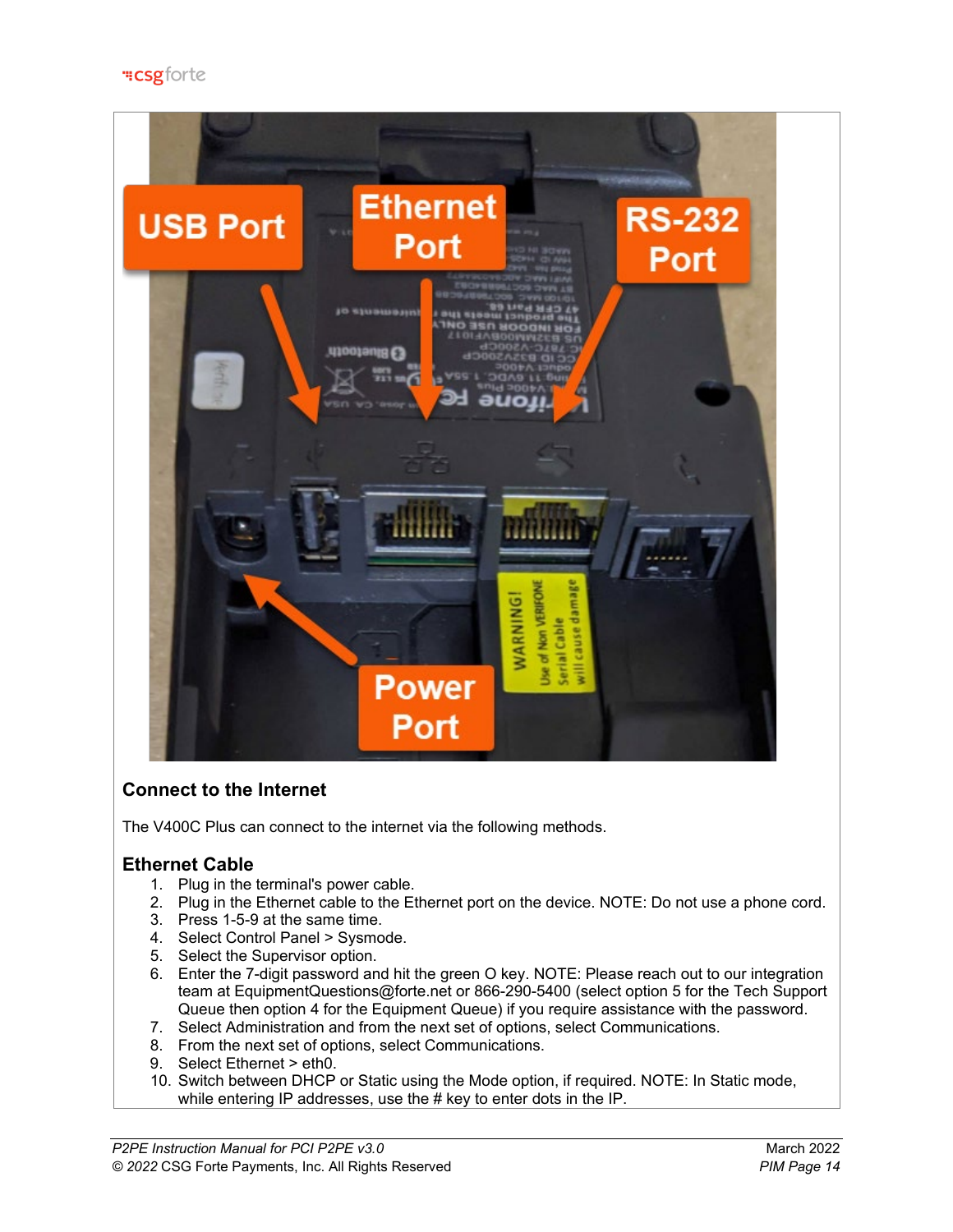- 11. Change AutoStart to On.
- 12. Tap the red -{ $\}$  in the upper right corner to change to a yellow/green -{ $\}$ -, if it is not already displaying a yellow/green -{ }-.
- 13. Once you have made the changes use the << button on the top left corner and hit No for the "Configure another interface?" popup.
- 14. Hit << until you get to the Main (Prod) menu and choose Exit and Reboot

# **Wi-Fi**

- 1. Plug in the terminal's power cord.
- 2. Press **1**-**5**-**9** at the same time
- 3. Select **Control Panel** > **Sysmode**.
- 4. Select the **Supervisor** option.
- 5. Enter the 7-digit password and hit the green **O** key. **NOTE:** Please reach out to our integration team at [EquipmentQuestions@forte.net](mailto:EquipmentQuestions@forte.net) or 866-290-5400 (select option 5 for the Tech Support Queue then option 4 for the Equipment Queue), if you require assistance with the password.
- 6. Select **Administration** and from the next set of options, select **Communications**.
- 7. Choose **Wi-Fi** > **Wi-Fi Scan**. If you get a prompt to turn on Wi-Fi, hit **OK**.
- 8. The device will scan and display available Wi-Fi networks.
- 9. Choose your network and hit **OK** on the "Network Saved" popup.
- 10. Press **<<** in upper left corner.
- 11. Tap **Wi-Fi Configuration** and enter the Wi-Fi password in the box labelled **PSK**. Use the **#** key to switch between lowercase, uppercase, and numbers. Use the **\*** key for comma (,) and quotes

(' "). Use the **0** key for all other special characters.

- 12. Press the green **O** key to ensure the submitted password is correctly stored on the same screen.
- 13. Press **<<** in the upper left corner.
- 14. Tap on **Wi-Fi Interface Ipv4**.
- 15. Switch between **DHCP** or **Static** using the **Mode** option (if required).
- 16. Change **AutoStart** to **On**.
- 17. Tap the red **-{ }-** in the upper right corner from the **Status** field and tap **OK** when asked "Do you want to save changes?"
- 18. It should change to a yellow/green **-{ }-**.
- 19. Tap **<<** in the upper left corner four times.
- 20. Tap **Exit** and **Reboot**.

# **Support**

For assistance with your V400C Plus integration, reach out to our Integration Team at EquipmentQuestions@forte.net or 866-290-5400 (select option 5 for the Tech Support Queue then option 4 for the Equipment Queue)

*Note: Only PCI-approved POI devices listed in the PIM are allowed for use in the P2PE solution for account data capture.* 

# **4.2 Guidance for selecting appropriate locations for deployed devices**

The following guidance in this section represents best practices that merchants can follow. Merchants may utilize comparable measures adapted to their deployment environments to ensure safe storage and usage of their POI devices

### **Guidance for countertop/cabled devices**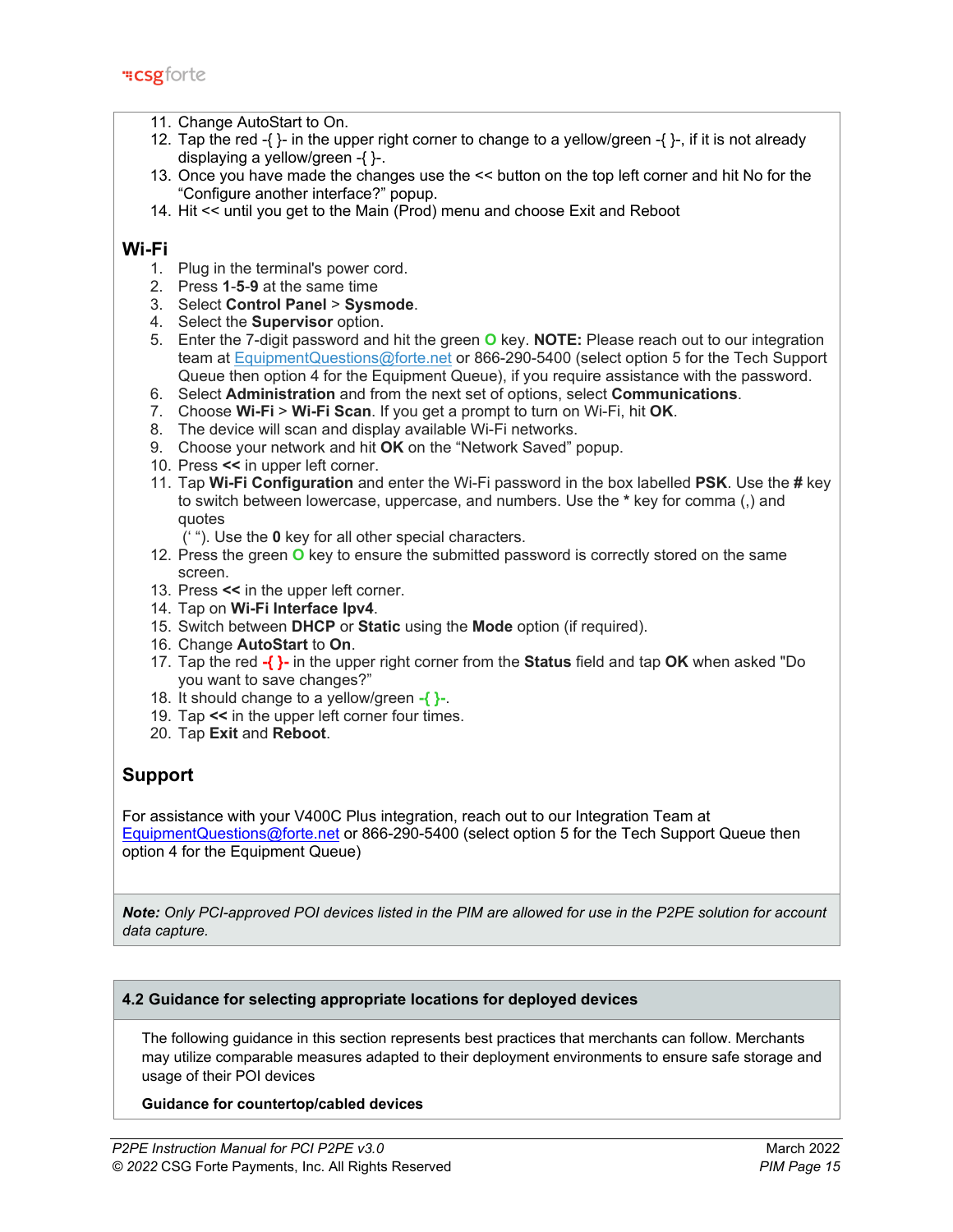Devices should be placed in a low access yet high visibility area. For example, in a retail environment, the unit should be placed on the counter where it can be observed, but not so close to the customers where the customer could gain easy access to manipulate the device without supervision. For a call center type environment, the device should be placed on a desk where it is not obstructed by desktop clutter and should not be placed in such a manner where people other than the individual responsible for the device can get convenient access to the POI device.

Merchants should take steps to ensure a level of protection with their devices when left unattended for long periods of time. Methods could include, but are not limited to, securing corded devices via their cords, securing devices via mounting guidelines provided by the manufacturer, locking up the POI separately in the evenings, or ensuring the devices remain under video monitoring.

Select an installation location appropriate to the device and with protection measures in mind:

- Control public access to devices such that device access is limited to only parts of the device a person is expected to use to complete a transaction (for example, PIN pad and card reader).
- Locate devices so they can be observed/monitored by authorized personnel—for example, during daily store checks of the devices performed by store/security staff.
- Locate devices in an environment that deters compromise attempts—for example, through lighting, access paths, visible security measures, etc.
- Position the terminal on the check-stand in such a way as to make visual observation of the PIN-entry process infeasible. Examples include:
	- 1. Visual shields designed into the check-stand. The shields may be solely for shielding purposes or may be part of the general check-stand design.
	- 2. Position the PIN Entry Device (device) so that it is angled in such a way that PIN spying is difficult. Installing device on an adjustable stand that allows consumers to swivel the terminal sideways and/or tilt it forwards/backwards to a position that makes visual observation of the PIN-entry process difficult.
- Position in-store security cameras so that the PIN-entry keypad is not visible.
- Devices should be placed such that they allow handling only by authorized personnel who initiate transactions. For example, in a retail environment the unit should be placed on the counter where it can be observed, but not so close to the customers where the customer could gain easy access to manipulate the device without supervision.
- Authorized personnel should complete daily checks of the device to look for indications of tampering to restrict access to any part of the device that is not required for public use such as cables, power cords or access panels,

# **4.3 Guidance for physically securing deployed devices to prevent unauthorized removal or substitution**

The following guidance in this section represents best practices that merchants can follow. Merchants may utilize comparable measures adapted to their deployment environments to ensure safe storage and usage of their POI devices.

### **Guidance for countertop/cabled devices**

Please note that modification to the device such as attachment of adhesives, cable locks, or other add-on hardware, while not banned by the P2PE specifications, can have negative impacts when conducting tamper evidence inspections. Merchants should be cognizant of the impact of anything attached to the main unit of their POI device when performing a visual inspection.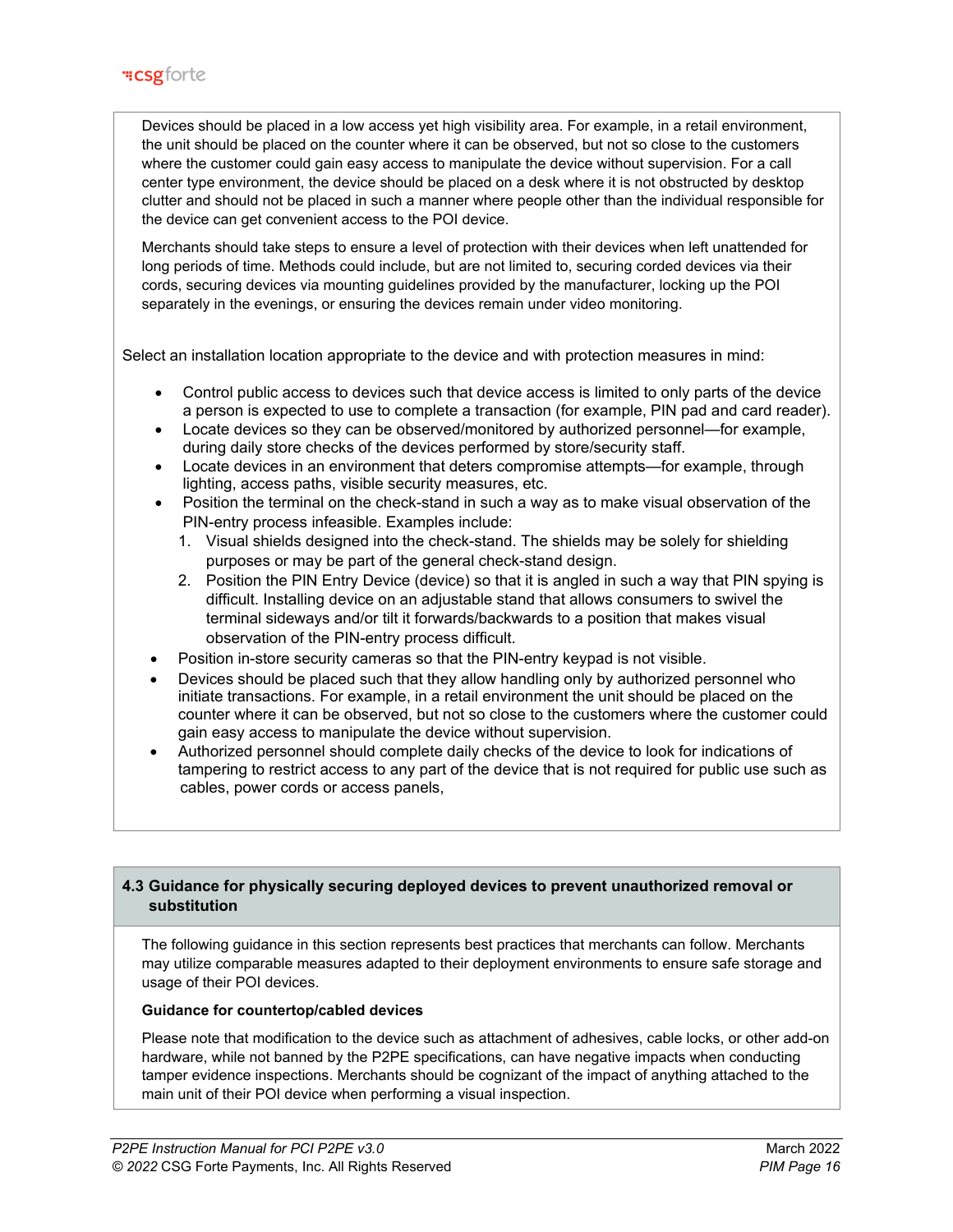Merchants can explore using cable lock systems, or even cable staples/fasteners to ensure that the device is not easily pulled free. Many POI device manufacturers provide mounting instructions or even mounting hardware to secure the device to a stationary object such as a counter or desk. The use of a system like this does not modify the device or in any way impede visual inspection.

Merchants should physically secure devices when not deployed or being used. Including devices:

- Undergoing repair or maintenance while in the merchant's possession.
- Awaiting deployment.
- Awaiting transport between sites/locations.

 Merchants should prevent unauthorized physical access to devices undergoing repair or maintenance while in their possession, to include the following:

- Verify the identity and authorization of repair personnel.
- All repair personnel must be verified and authorized prior to granting access.
- Unexpected personnel must be denied access unless fully validated and authorized.

# **5. POI Device Transit**

### **5.1 Instructions for securing POI devices intended for, and during, transit**

After receipt of the device, if the merchant is shipping the devices between multiple locations, the following practices should be followed.

If the POI device is still in the original packaging and the device is still in the unopened tamper evident bag, then the merchant may place that device in its original packaging into another shipment box and ship it to another location under the control of the merchant.

The P2PE Manager should be updated by the merchant to show the new intended location of the device. The device should only be addressed to the person associated as the contact for the merchant location as found in the P2PE Manager.

If the device has been logged into the P2PE Manager already, the status of the device should be set to STORED. This will ensure that during transit and subsequent storage at the new merchant location, the device will be ineligible to run transactions. If the device has not been logged in and activated in the P2PE Manager, the device can be logged as received at the new location by the authorized contact at the new merchant location.

Merchants, for their own validation processes, should use only trusted couriers (such as FedEx, UPS, etc.) and document the tracking number for the shipment. That tracking number should be conveyed to the specific recipient at the new merchant location via a separate communication method such as email or phone.

If the POI device has been removed from the tamper evident packaging, then the merchant should obtain new tamper evident packaging. New tamper evident packaging can either be independently obtained by the merchant, or tamper evident packing can be requested from CSG Forte.

The merchant should place the device in the tamper evident packaging and record the serial number of the tamper evident packaging.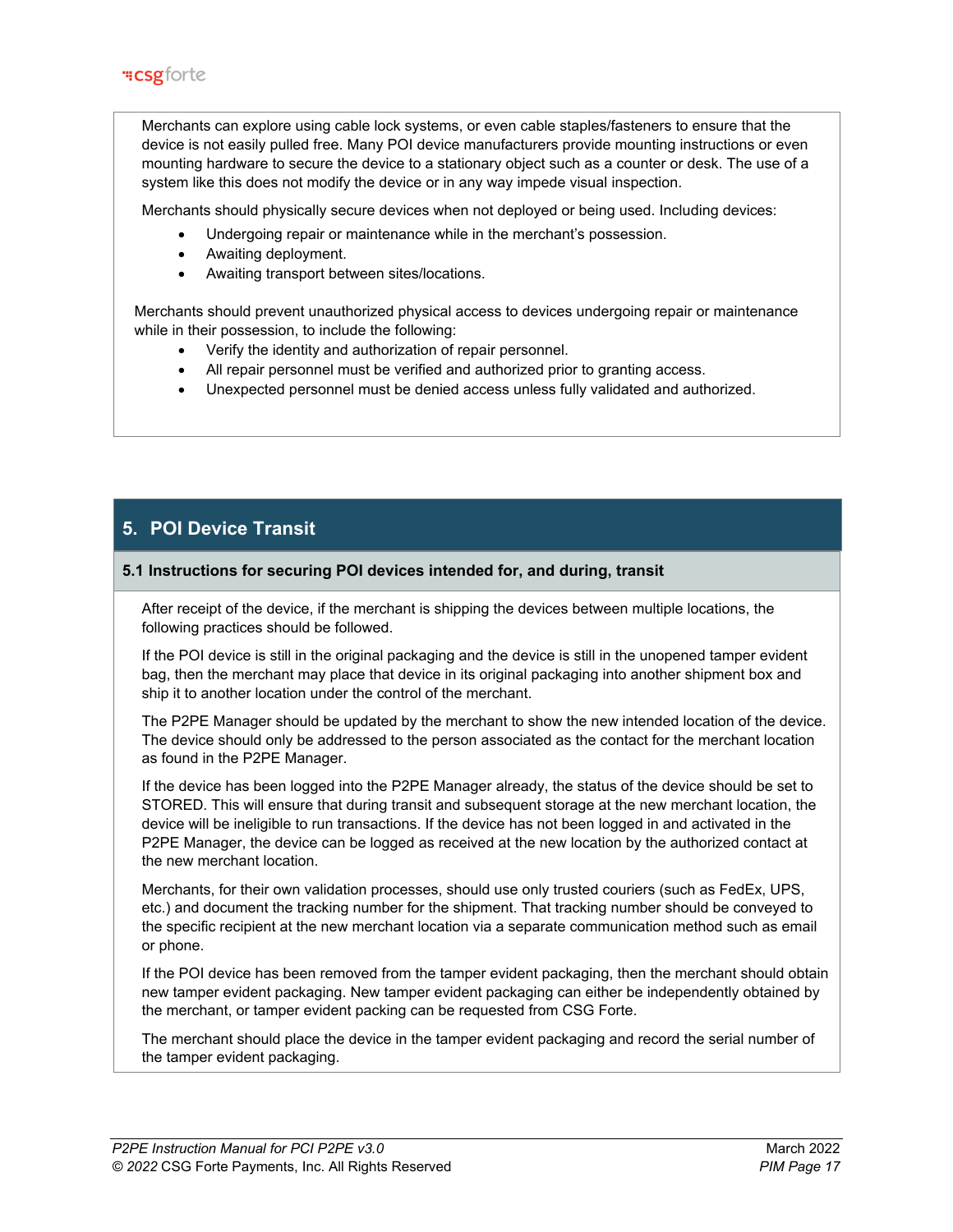**Physically secure POI devices in** your possession, including devices:

- **Awaiting deployment**
- Undergoing repair or otherwise not in use
- Waiting transport between sites/locations

# **5.2 Instructions for ensuring POI devices are shipped to, trusted sites/locations only**

## **Validating device shipments from merchants back to Forte**

If a merchant needs to return a device back to Forte, the merchant will need to contact CSG Forte via the contact information found in Section 1.2 of this document.

The CSG Forte representative will then coordinate the shipment of the device back to the appropriate location.

# **6. POI Device Tamper & Modification Guidance**

# **6.1 Instructions for physically inspecting POI devices and preventing skimming, including instructions and contact details for reporting any suspicious activity**

Additional guidance for inspecting POI devices can be found in the document entitled *Skimming Prevention: Best Practices for Merchants,* available at [www.pcisecuritystandards.org.](http://www.pcisecuritystandards.org/)

### **Inspection Frequency**

Devices deployed in retail or customer service environments should be inspected periodically, but no less then annually. The merchant should keep their own logs that detail the inspection date and the individual responsible for the inspection. These logs are for the merchant's own record keeping which will help in determining whether a device has been tampered with.

### **Inspection procedures for un-deployed devices**

Devices should be logged into the P2PE Manager upon receipt. However, if a device will be stored upon receipt, best practice would be to leave the device in the tamper evident bag. The tamper evident packaging should be checked for signs of forced entry before deployment in the field.

### **Inspection procedures for deployed devices**

Devices should be visually inspected for evidence of tampering or substitution. When inspecting a device, a merchant should confirm the serial number of the device and make sure it's logged in the P2PE Manager appropriately.

Check for missing or altered seals or screws, extraneous wiring, holes in the device, or the addition of labels or other covering materials that could be used to mask damage from device tampering.

Monitor devices in remote or unattended locations (for example, via the use of video surveillance or other physical mechanisms to alert personnel).

If anything, suspicious is detected, the device should not be used.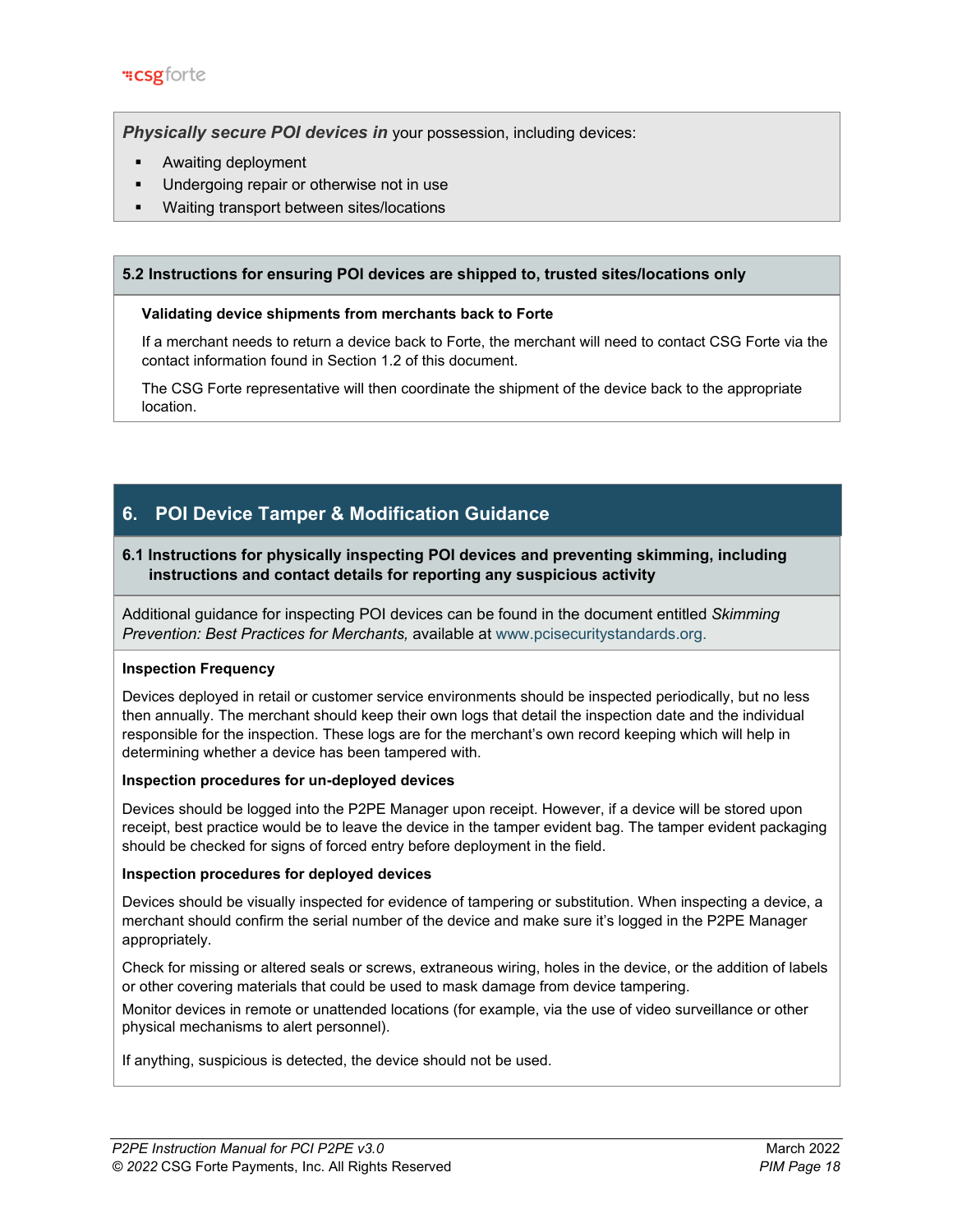The PCI provided document entitled Skimming Prevention: Best Practices for Merchants, available at www.pcisecuritystandards.org, is a good document to reference in every inspection.

# **6.2 Instructions for responding to evidence of POI device tampering**

## **Evaluating a device for evidence of tampering upon receipt of shipment**

For all devices that are received from Forte's KIF, please see the information in Section 2.2 for detailed inspection guidance when reviewing the shipment at the merchant location.

If the devices come in any packaging other than described in Section 2.2, if the tamper evident packaging appears to have been opened, if the device does not match the photos in the inspection guide, the devices appear to have been damaged or altered, and/or if the serial numbers do not match when entered into P2PE Manager, do not deploy the device. Please see the detailed instructions on removing the device and notifying Bluefin at the bottom of this section.

Please revisit Section 6.1 for more detailed inspection instructions.

# **Evaluating a device in the field for evidence of tampering**

If during a scheduled inspection or observed during use of the product the device appears to be physically tampered with or substituted, the device should immediately be pulled from use. Please see the detailed instructions on removing the device and notifying Bluefin at the bottom of this section.

# **Dealing with a tampered device**

If the merchant feels that they have observed visual signs or device activity that they believe may indicate tampering with the device, the merchant can log into the P2PE Manager, identify the device in inventory by the device serial number and change the status of the device to TAMPERED.

This status change will do two things. First, it will send a notification email to CSG Forte that a device and its output needs to be reviewed. Second, it will disable the device from processing through CSG Forte. A CSG Forte representative will contact the merchant to follow up regarding the device.

Merchants may also contact CSG Forte via the contact information provided in Section 1.2 of this document.

Please note that if the device has not been logged into P2PE Manager, contact CSG Forte as soon as possible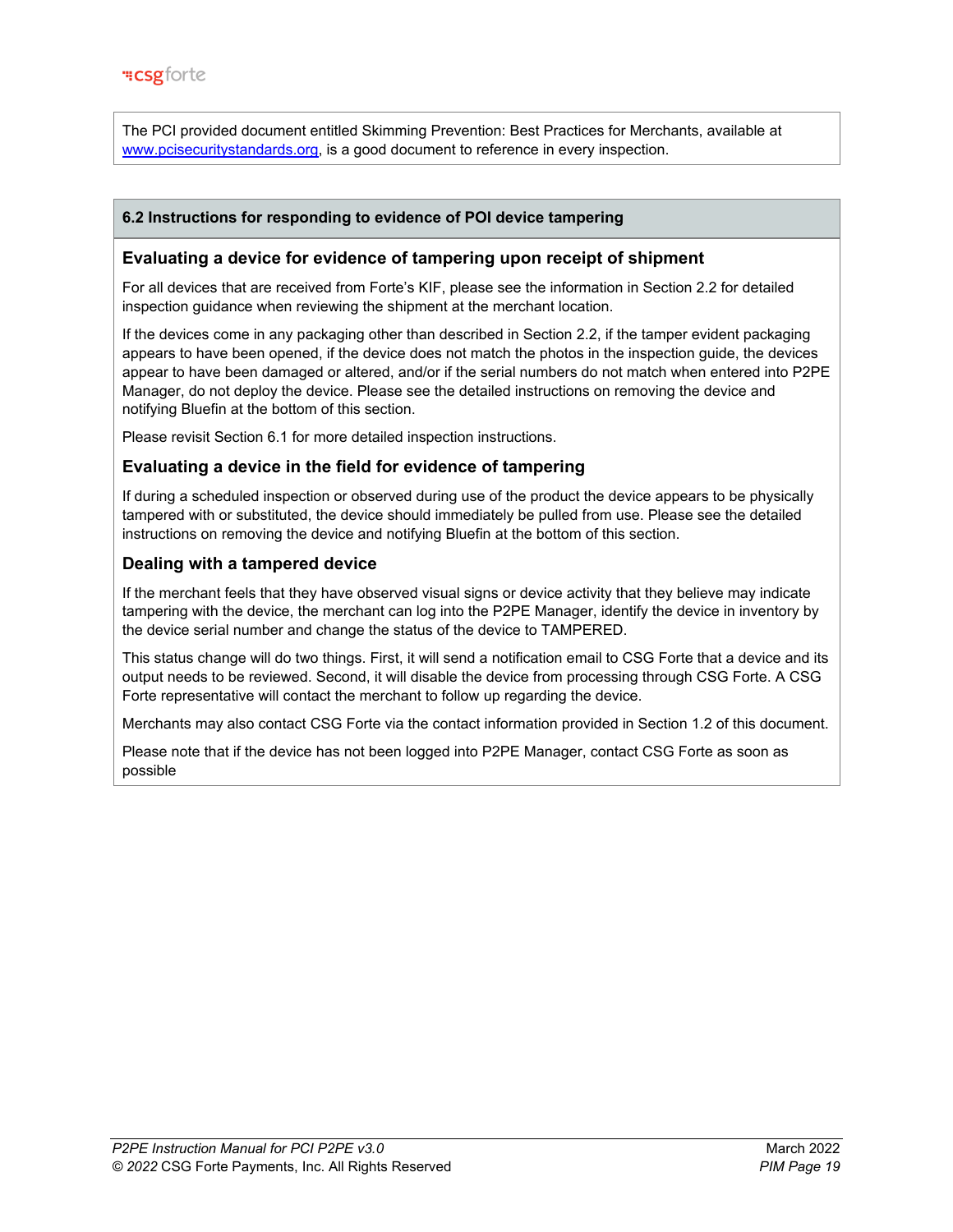# **7. Device Encryption Issues**

# **7.1 Instructions for responding to POI device encryption failures**

If the merchant is getting an encryption failure reported by the device, it must be reported to CSG Forte technical support. No further transactions will be authorized from the affected device, and it must be removed from service. The terminal must be updated in P2PE Manager with a status of 'Repair'. If CSG Forte technical support can resolve the encryption issue, the device can be reenabled in P2PE Manager. Otherwise, a replacement device will be ordered by CSG Forte technical support.

# **8. POI Device Troubleshooting**

## **8.1 Instructions for troubleshooting a POI device**

If your V400c Plus malfunctions in any way, including:

- Can't process transactions (regardless of actual error)
- Receipt issues
- Reporting issues

Please contact CSG Forte technical support at 866-290-5400 option 5, then option 3

# **9. Additional Guidance**

# **9.1****Instructions for troubleshooting a POI device**

For assistance with your V400C Plus integration, reach out to our Integration Team at [EquipmentQuestions@forte.net](mailto:EquipmentQuestions@forte.net) or 866-290-5400 (select option 5 for the Tech Support Queue then option 4 for the Equipment Queue)

# **9.2 Instructions for how to confirm hardware, firmware, and application versions on POI devices**

# **Hardware version:**

• The product hardware version (HW ID) is printed on the label at the back side of the device; see Figure 2. The label should not be torn off, covered, or manipulated in any way.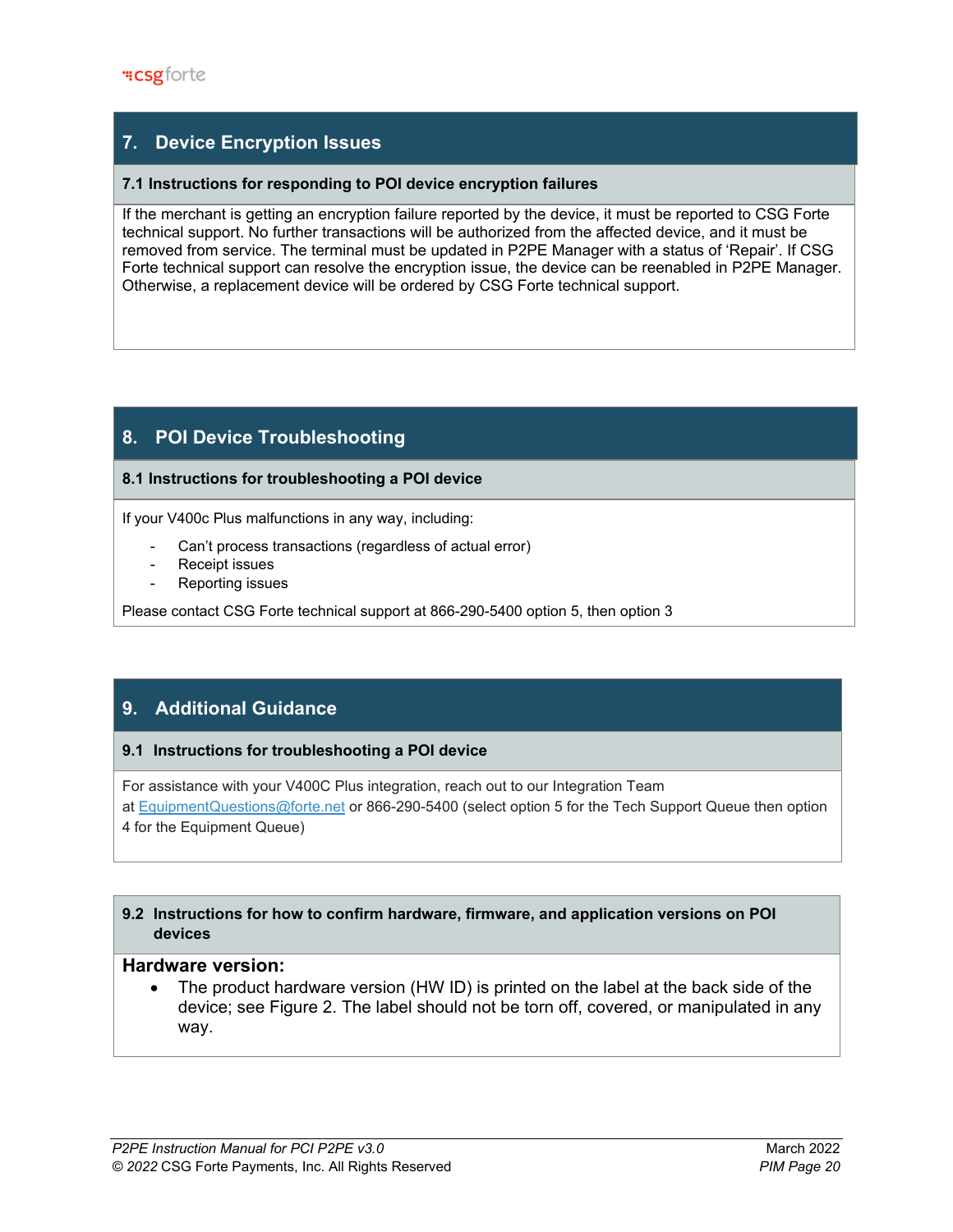

Devices. If these numbers do not match, notify your service provider immediately.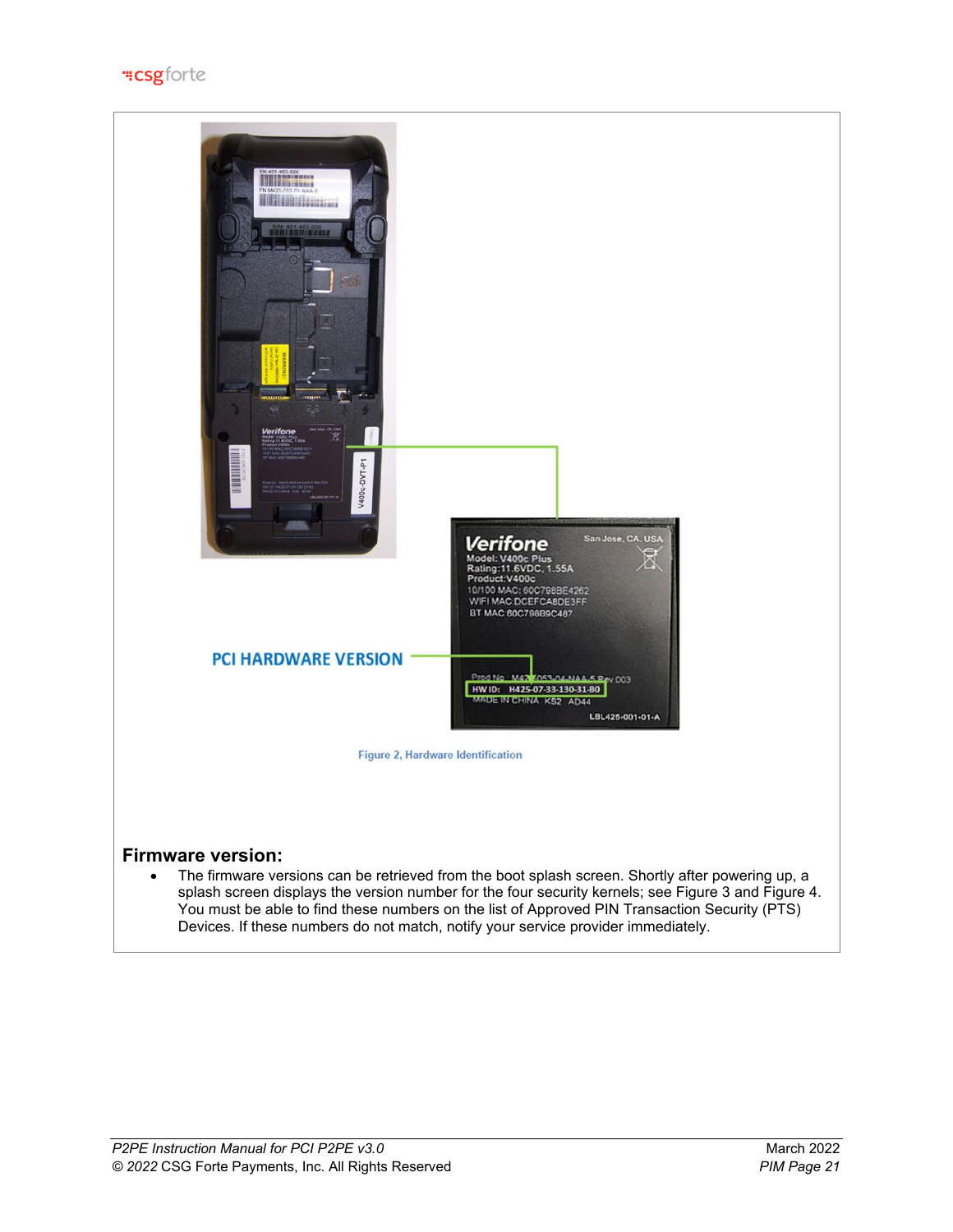**"Csgforte** 

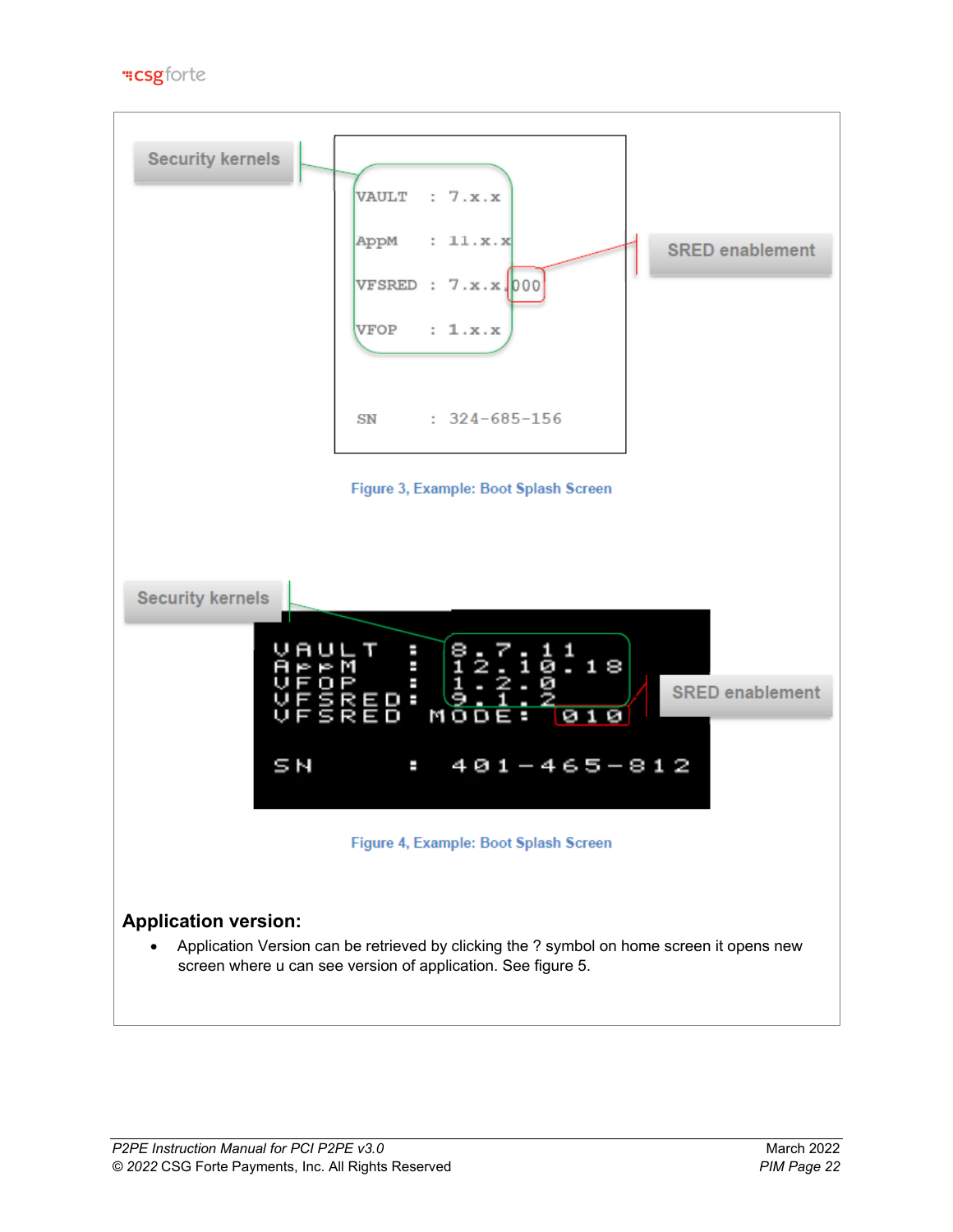